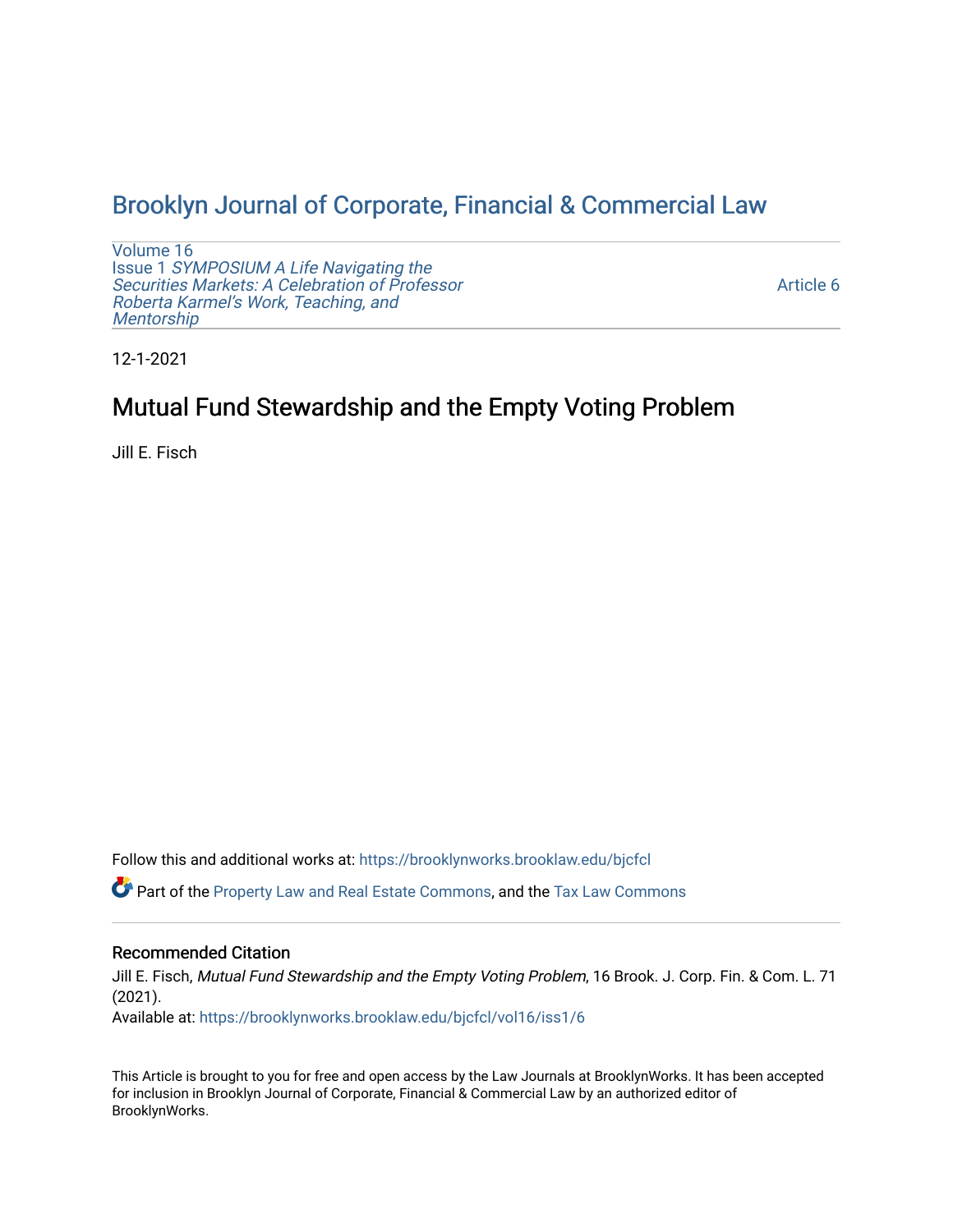# **MUTUAL FUND STEWARDSHIP AND THE EMPTY VOTING PROBLEM**

Jill E. Fisch\*

#### **ABSTRACT**

When Roberta Karmel wrote the articles that are the subject of this symposium, she was skeptical of the potential value of shareholder voting and the emerging involvement of institutional investors in corporate governance. In the ensuring years, both the increased role and engagement of institutional investors and the heightened importance of shareholder voting offer new reasons to take Professor Karmel's concerns seriously. Institutional investors have taken on a broader range of issues from diversity and political spending to climate change and human capital management, and their ability to influence corporate policy on these issues has become more significant.

The broadened scope of institutional influence raises new questions about the legitimacy of institutional investor engagement. Specifically, mutual funds and other institutional investors are not principals but agents. The exercise of institutional voting power is by fund managers or governance teams, people who have "little or no economic interest in the shares that they vote." This "empty voting" has the potential to undermine the legitimacy of the shareholder franchise. It is of particular concern when the assets committed to a broad-based index fund are voted to support initiatives that have the potential to sacrifice economic value in favor of social or societal objectives that the shareholders invested in that fund may not support.

Because of the risk that empty voting will not reflect the preferences of the true economic owners, this Article argues for change. The Article identifies potential market-based solutions to increase the alignment between institutional engagement and the preferences of fund investors including greater and more transparent fund segmentation, pass-through voting, or an explicit mechanism for fund investors to communicate their preferences to asset managers. At the same time, because asset managers have private incentives to retain their current power, the Article also considers potential regulatory reforms.

#### **INTRODUCTION**

Roberta Karmel's scholarship demonstrates a skepticism of both shareholder voting and institutional investors. She has warned that some shareholders can misuse the tools of shareholder democracy at the expense

<sup>\*</sup> Saul A. Fox Distinguished Professor of Business Law, University of Pennsylvania Law School. I am grateful to Elizabeth Pollman and to the participants in this symposium for helpful comments. It is an honor and pleasure to contribute this article to a symposium honoring Roberta Karmel. Professor Karmel has been an inspiration, a mentor, and a friend since I began teaching.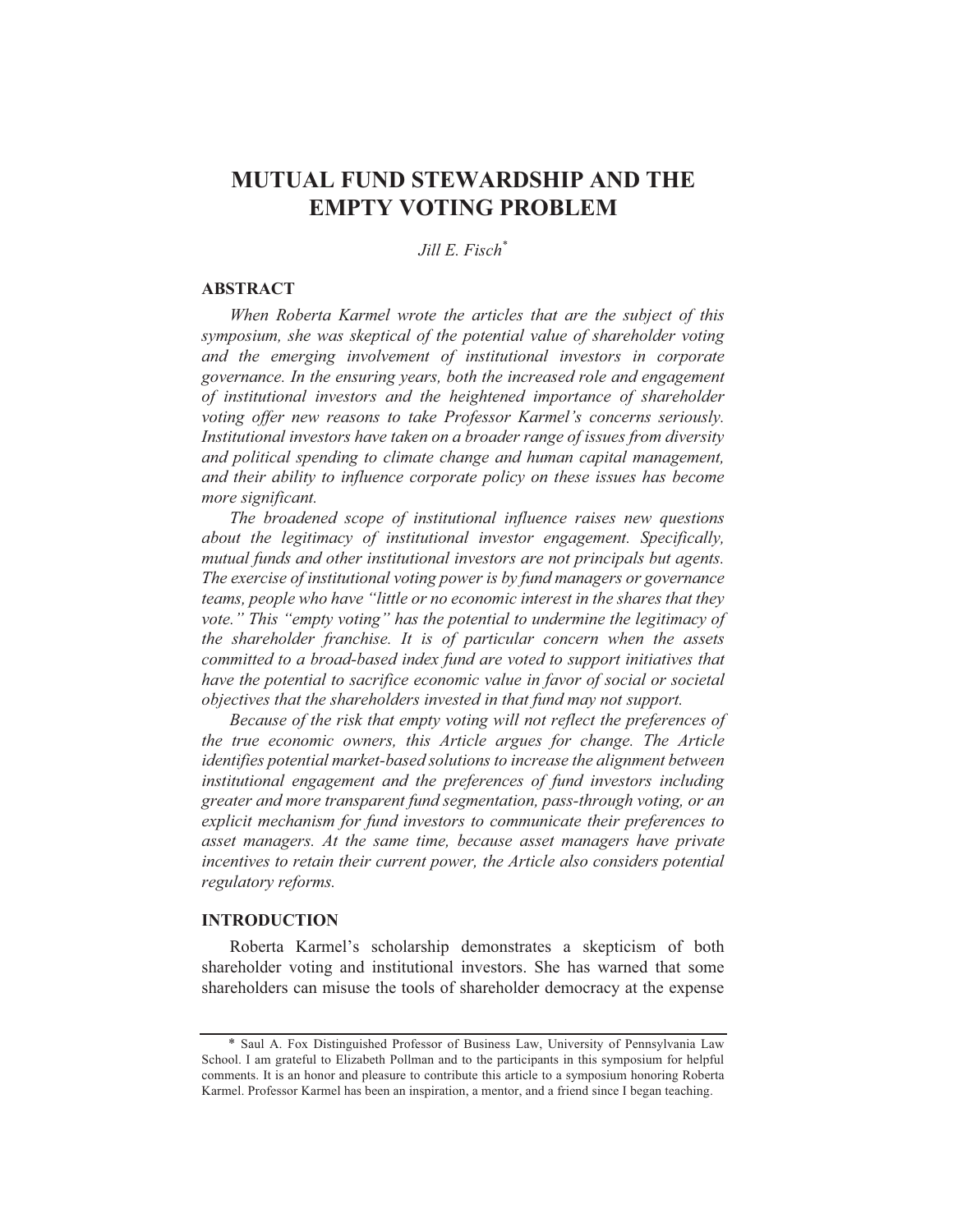of their fellow shareholders and the corporation.<sup>1</sup> She has also worried that institutional investors may not act in the long-term interest of the corporations in which they are invested,<sup>2</sup> and toward that end she has considered whether they should be constrained by fiduciary duties.<sup>3</sup>

These concerns were important at the time Professor Karmel published these articles, ten to fifteen years ago, but the evolving role of large mutual fund sponsors in corporate governance offers new reasons to take shareholder voting and institutional investors seriously. Today, institutional investors in the United States own 70-80% of the stock in large publicly-traded companies.<sup>4</sup> Of these investors, the "Big Three" mutual fund complexes alone-BlackRock, Vanguard, and State Street<sup>5</sup>-own over 20%, making their combined voting power influential and, in many cases, pivotal.<sup>6</sup> Top managers at the large mutual fund complexes wield increasing influence over business operations.<sup>7</sup> Indeed, the policies of the Big Three appear to have eclipsed the controversial influence of proxy advisor Institutional Shareholder Services (ISS).<sup>8</sup>

3. Roberta Karmel, Should A Duty to the Corporation Be Imposed on Institutional Shareholders?, 60 BUS. LAW. 1 (2004).

<sup>1.</sup> Roberta Karmel, Voting Power Without Responsibility or Risk-How Should Proxy Reform Address the Decoupling of Economic and Voting Rights?, 55 VILL. L. REV. 93 (2010).

<sup>2.</sup> Roberta Karmel, Realizing the Dream of William O. Douglas-The Securities and Exchange Commission Takes Charge of Corporate Governance, 30 DEL. J. CORP. L. 79, 140 (2005) ("Many of the evils of the dot-coin bubble were caused by institutional investors and their portfolio managers, who first insisted that corporate officers have equity interests in their companies instead of relying upon cash compensation and who then pressured issuers to achieve higher earnings every quarter.").

<sup>4.</sup> Assaf Hamdani & Sharon Hannes, The Future of Shareholder Activism, 99 B.U. L. REV. 971, 973 (2019) ("institutional investors today collectively own 70-80% of the entire U.S. capital market").

<sup>5.</sup> See Jan Fichtner, Eelke M. Heemskerk & Javier Garcia-Bernardo, Hidden Power of the Big Three? Passive Index Funds, Re-Concentration of Corporate Ownership, and New Financial Risk, 19 BUS. & POL. 298, 304 (2017) (terming BlackRock, Vanguard, and State Street the "Big Three" due to their domination of the asset management industry).

<sup>6.</sup> Lucian Bebchuk & Scott Hirst, The Specter of the Giant Three, 99 B.U. L. REV. 721, 724 (2019) ("Following two decades of growth, the Big Three now collectively hold an average stake of more than 20% of S&P 500 companies.").

<sup>7.</sup> Lucian Bebchuk & Scott Hirst, The Power of the Big Three and Why it Matters, (Feb. 21, 2021) (Working Draft) (on file with Harv. L. Sch. & B.U. Sch. L.), http://www.law.harvard.edu/ faculty/bebchuk/The\_Power\_of\_the\_Big\_Three\_and\_Why\_It\_Matters.pdf ("the Big Three have considerable power and influence on corporate decisions and outcomes"); Niccolo Calvi, Toward Shareholder Vote on Equity Issuances, 10 AM. U. BUS. L. REV. 1, 19 (2021) ("Recent studies describe the business model of the institutional investors and point out how the size of the stake they usually hold results in an interest in not missing the opportunity to cast their determinative vote in an informed way in order to beneficially impact the firm's performance.").

<sup>8.</sup> Audra Boone, Stuart L. Gillan, & Mitch Towner, The Role of Proxy Advisors and Large Passive Funds in Shareholder Voting: Lions or Lambs?, 2ND ANNUAL FINANCIAL INSTITUTIONS, REGULATION AND CORPORATE GOVERNANCE CONFERENCE, at 4 (Feb. 20, 2020), https://ssrn.com/ abstract=2831550 ("our results suggest that the Big 3 have become more influential in voting outcomes, and ISS less so, in the post-crisis period").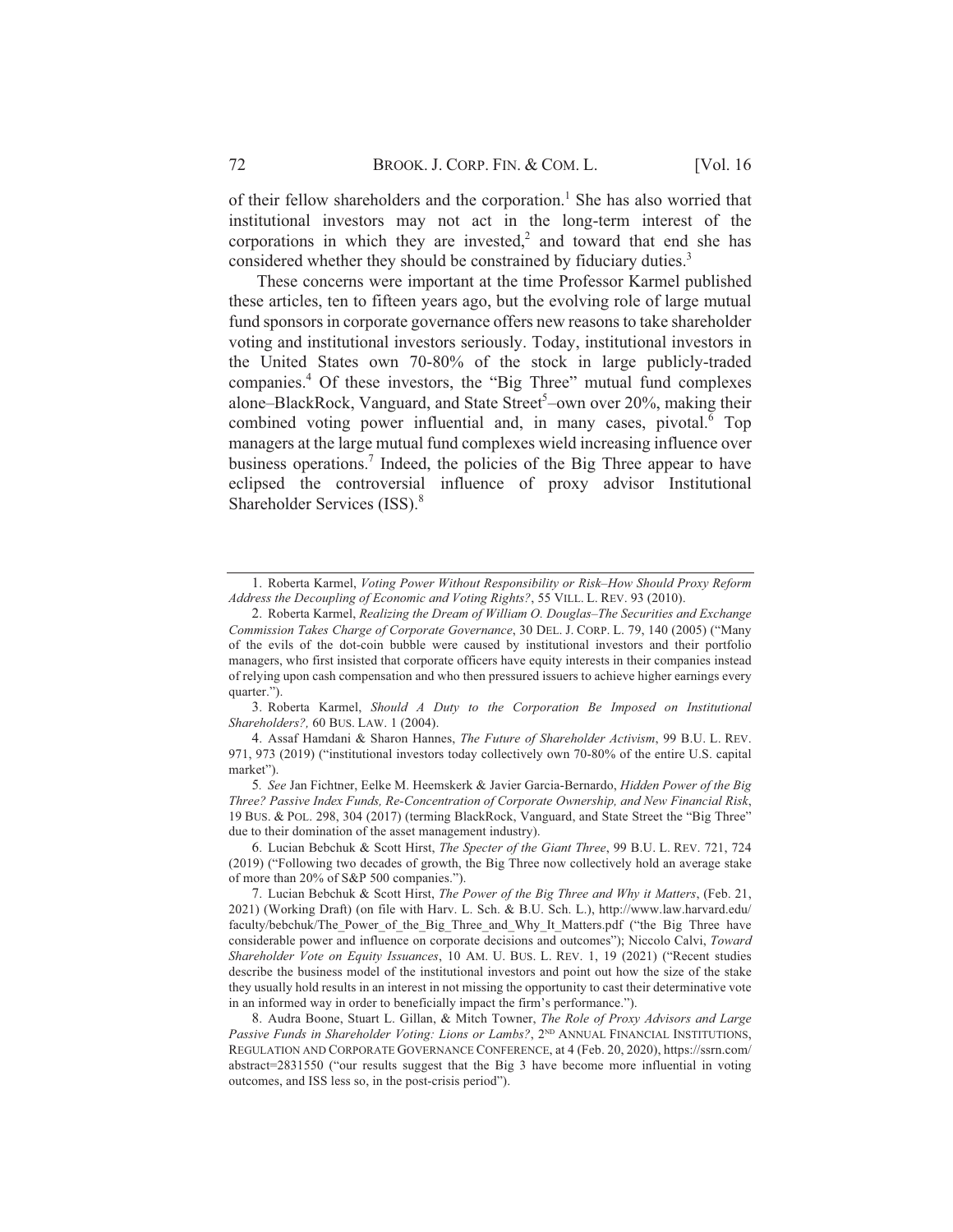73

Institutional engagement has traditionally been defended in terms of increasing officer and director accountability to shareholders with the objective of promoting firm economic value.<sup>9</sup> As Professor Karmel recognized, institutional investors' identification of so-called good governance practices led to wholesale governance reforms including the widespread elimination of staggered boards of directors in established companies, dramatic reforms to the structure of executive compensation, the adoption of proxy access and majority voting, and greater shareholder power to call special meetings.<sup>10</sup> Commentators have criticized some of these efforts in retrospect as based on mixed empirical evidence and having, in some cases, unintended and potentially detrimental effects on firm value.<sup>11</sup>

In recent years, however, the focus on institutional investor stewardship has changed. Institutional investors have taken on a broader range of issues ranging from diversity and political spending to climate change and human capital management. In most cases, investors defend their engagement on these issues as enhancing firm-specific economic value.<sup>12</sup> They have increasingly faced calls to do more, however, and to promote the needs of their broader portfolio, the well-being of non-shareholder stakeholders, and the interests of society as a whole.<sup>13</sup>

This broadened scope of institutional engagement and influence raises new questions about the legitimacy of institutional investor engagement. Specifically, the mutual funds and other institutions engaged in this stewardship are not principals but agents. The economic interest underlying their voting power is held by millions of mutual fund beneficiaries who do not play any role in deciding how the mutual funds they own will vote their shares and who may or may not support their initiatives.<sup>14</sup> The exercise of

<sup>9.</sup> Giovanni Strampelli, Knocking at the Boardroom Door: A Transatlantic Overview of Director-Institutional Investor Engagement in Law and Practice, 12 VA. L. & BUS. REV. 187, 190 (2018) ("institutional shareholders are expected to hold managers more accountable for company valuation and urge them to favor a long-term approach when making business decisions").

<sup>10.</sup> See Karmel, *supra* note 1, at 106–108 (recounting these developments).

<sup>11.</sup> See, e.g., Sanjai Bhagat, Brian Bolton & Roberta Romano, The Promise and Perils of Corporate Governance Indices, 108 COLUM. L. REV. 1803, 1814 (2008) ("Despite widespread belief in the importance of governance mechanisms for resolving agency problems, the empirical literature investigating the effect of individual corporate governance mechanisms on corporate performance has not been able to identify systematically positive effects and is, at best, inconclusive.").

<sup>12.</sup> See, e.g., Sean J. Griffith, Opt-In Stewardship: Toward an Optimal Delegation of Mutual Fund Voting Authority, 98 TEX. L. REV. 983, 1030 (2020) (reporting that the large asset managers claim that their engagement on ESG issues focuses on wealth maximization).

<sup>13.</sup> See, e.g., Jeffrey N. Gordon, Systematic Stewardship, (Feb. 14, 2021) (Colum. L. Sch., Working Paper, No. 640, 2021) https://ssrn.com/abstract=3782814 (arguing institutional investors should engage on the basis of portfolio-wide impacts); Madison Condon, Externalities and the Common Owner, 95 WASH. L. REV. 1, 81 (2020) (arguing that institutional investors should "function as 'surrogate regulators,' sacrificing individual firm profits for the benefit of the broader nortfolio").

<sup>14.</sup> See, e.g., Stephen Choi, Jill Fisch & Marcel Kahan, Who Calls the Shots? How Mutual Funds Vote on Director Elections, 3 HARV. BUS. L. REV. 35, 37-38 (2013) ("mutual funds are merely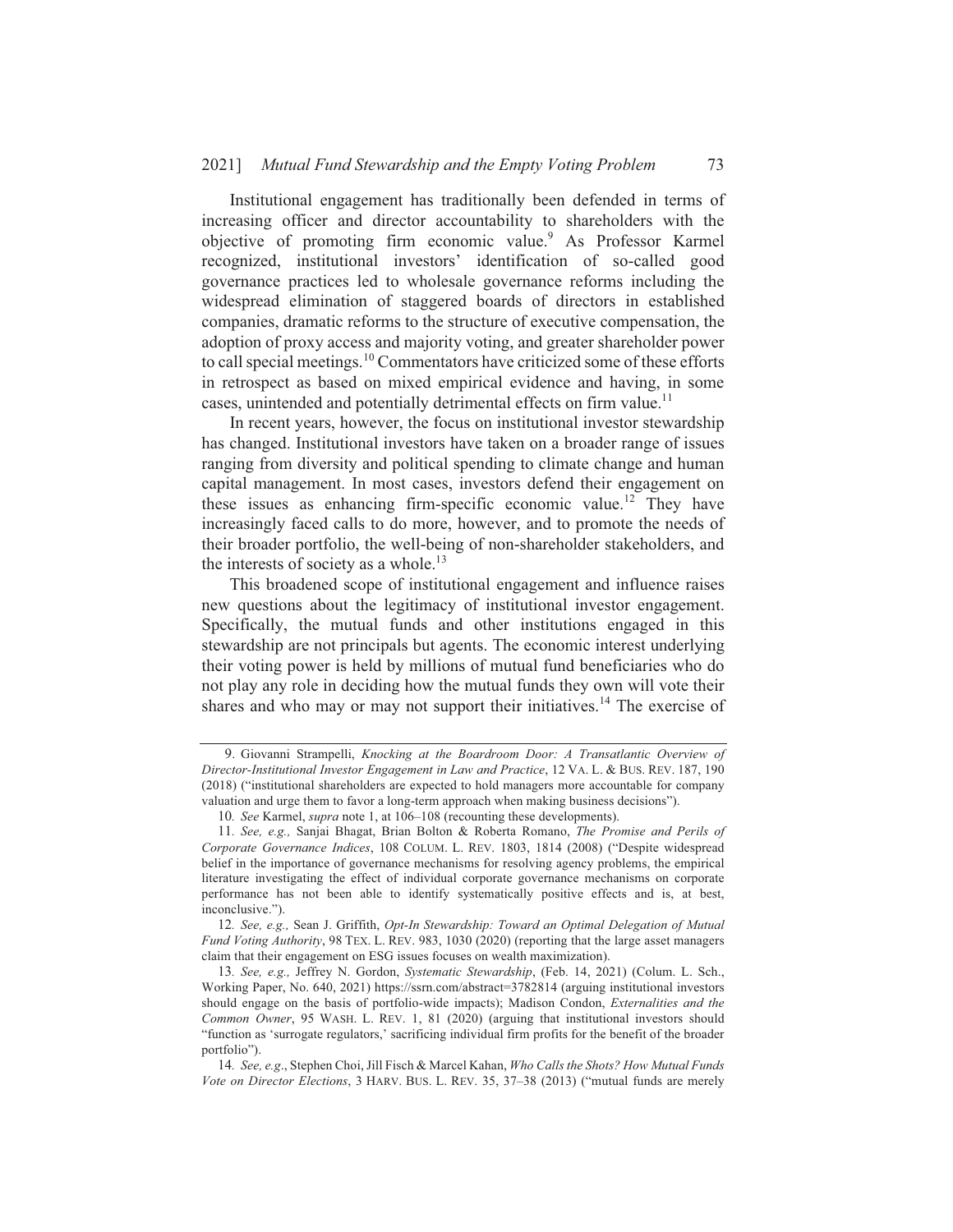voting power by fund managers or governance teams, people who have "little" or no economic interest in the shares that they vote," is how Professor Karmel described empty voting in her 2010 Villanova Law Review article.<sup>15</sup> As Professor Karmel explained, "[e]mpty voting seriously undermines the shareholder franchise."<sup>16</sup>

Concededly, the empty voting problem about which Professor Karmel wrote, a problem typified by hedge funds whose economic interests were directly opposed to the voting power they exercised, is quite different from the case of a mutual fund voting the shares of its portfolio companies.<sup>17</sup> The mutual fund is a legitimate record holder of the shares. In a substantial majority of cases, its interests are aligned both with the interests of its customers-the holders of mutual fund shares-and the interests of other shareholders in the portfolio companies. In addition, the managers of mutual funds are constrained by the fiduciary duties they owe to their beneficiaries, duties that they take very seriously. But Professor Karmel's article provides an interesting lens through which to examine current institutional investor engagement efforts, and the analogy illustrates some of the issues about which we might be concerned.

Specifically, the analogy to empty voting highlights the fact that, as agents, the preferences of those who vote mutual fund shares may, in some cases, differ from the interests of mutual fund shareholders. The potential for such differences increases when the scope of voting issues expands from director elections and matters of corporate structure and governance to politically divisive issues such as diversity, wealth inequality, and climate change. Although investors may share a common interest in the survival of the planet or moving toward a more just world, there is no particular reason to think that people who commit their assets to a broad-based diversified index fund, often through an employer-sponsored 401(k) plan, share the political or social views of fund managers. Nor is there reason to believe that they intend, through the delegation to those managers of investment authority, to give fund managers the authority to pursue social welfare objectives, objectives that traditionally have been pursued through the political process.<sup>18</sup>

18. The line, of course, is not self-evident. A variety of issues with political and social dimensions directly impact a corporation's economic value, a point that many commentators make

intermediaries-holders of pooled investments-and the funds' investors, those with an economic interest in the underlying securities, lack voting authority"); Griffith, *supra* note 12, at 992 ("most mutual fund investors receive the economic returns of portfolio company shares but no right to vote their proportional interest in them").

<sup>15.</sup> Karmel, *supra* note 1, at 93.

<sup>16.</sup> *Id.* at 94.

<sup>17.</sup> I am not the first to describe mutual funds as engaging in empty voting. See Bernard S. Sharfman, Mutual Fund Advisors' "Empty Voting" Raises New Governance Issues, CLS BLUE SKY BLOG (July 3, 2017), https://clsbluesky.law.columbia.edu/2017/07/03/mutual-fund-advisors-empty -voting-raises-new-governance-issues/ (describing and criticizing "the 'empty voting' of mutual fund advisors").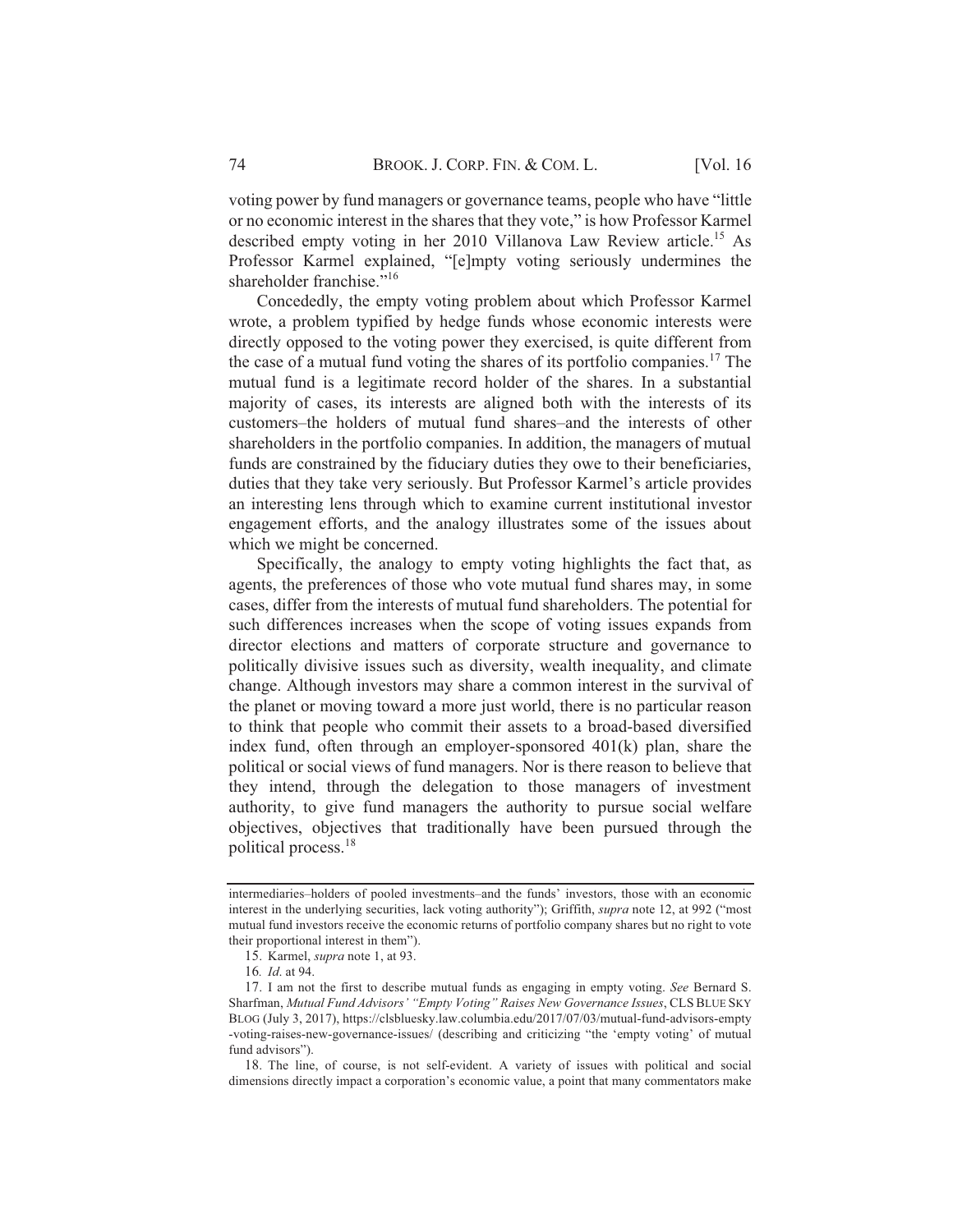The challenge increases for initiatives that potentially involve sacrificing shareholder economic value in the name of non-shareholder interests, such as recent shareholder proposals seeking to have traditional corporations convert to public benefit corporations.<sup>19</sup> Unlike the empty voting by hedge funds that Professor Karmel wrote about, the empty voting resulting from intermediation creates the risk that the voting decisions of a small number of institutional fund managers will dictate the outcome of a substantial number of shareholder votes, dominating the interests of other investor groups who, unlike the fund managers, have real skin in the game.

Because of the increasing risk that this empty voting will not reflect the preferences of the true economic owners, and because of the potential for the private interests of fund managers and sponsors to drive fund voting decisions, this Article argues for change. Change can come from within, and this Article identifies potential market-based solutions to increase the alignment between institutional engagement and the preferences of fund investors. These solutions include greater and more transparent fund segmentation, pass-through voting, or an explicit mechanism for fund investors to communicate their preferences to asset managers. As the Article warns, however, market-based solutions require the cooperation of asset managers, who have private incentives to retain their current power. Accordingly, the Article also considers potential regulatory reforms.

This Article begins by reviewing how institutional investor engagement has evolved in scale, scope, and influence. It then explains the analogy between the structure of institutional engagement and Professor Karmel's concern about empty voting. Finally, the Article considers regulatory and market-based approaches that might increase the alignment between the exercise of institutional voting rights and the economic interests that underly those rights. Ultimately, this alignment is necessary to retain the legitimacy of the shareholder franchise.

#### **I. THE EVOLUTION OF MUTUAL FUND ENGAGEMENT**

Both the degree to which institutional investors dominate the ownership of publicly-traded securities and the concentration of that ownership have increased over time. Institutional ownership of publicly-traded U.S. equity

in supporting increased disclosure of ESG issues in financial reporting. See, e.g., Jill E. Fisch, Making Sustainability Disclosure Sustainable, 107 GEO. L.J. 923, 933 (2019) (citing literature identifying a relationship between sustainability and operating performance).

<sup>19.</sup> See, e.g., Memorandum from Jennifer H. Noonan to the Chief Counsel at the U.S. Sec. and Exch. Comm'n, Exhibit A (Nov. 20, 2020) (on file with the SEC), https://www.sec.gov/divisions/ corpfin/cf-noaction/14a-8/2020/mcritchietractor123120-14a8-incoming.pdf (requesting that the Board of Tractor Supply Company take the necessary steps to cause the company to become a Public Benefit Corporation).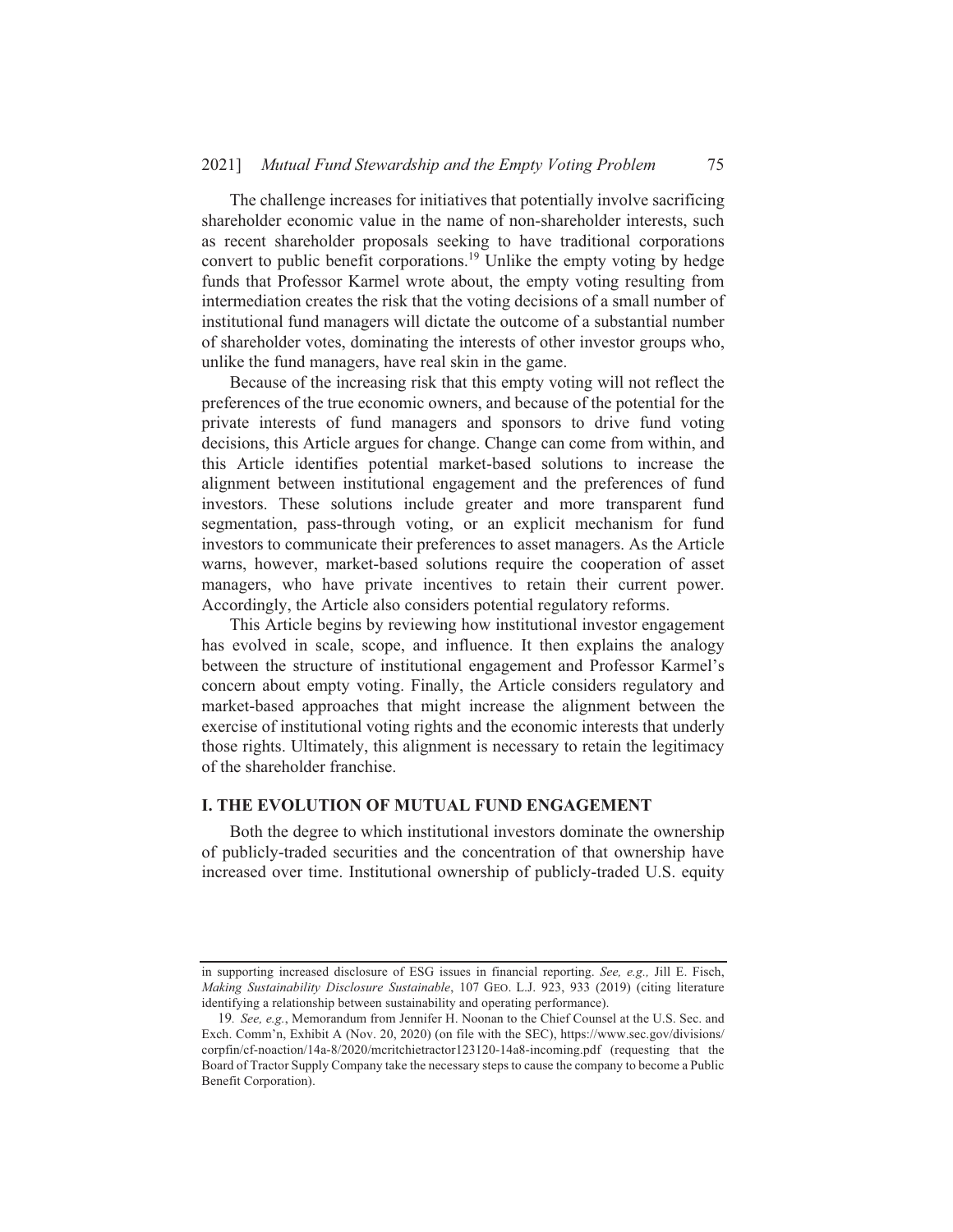increased from around 6% in 1950 to more than 50% by 2001.<sup>20</sup> Subsequently, that percentage has grown to approximately 80% as of April  $2017<sup>21</sup>$  Significantly, the largest institutional investors have grown larger and, as a result, a small number of investors, in some cases as few as three, own a substantial block in the biggest publicly-traded companies.<sup>22</sup> These blocks give the largest institutional investors considerable power over the activities of their portfolio companies.

Although historically institutional investors were relatively passive, they have become increasingly engaged. This engagement responds to both regulatory and academic demands that institutional investors engage more extensively with their portfolio companies.<sup>23</sup> In 2003, the Securities and Exchange Commission (SEC) adopted rules requiring mutual fund companies to vote and to disclose their voting positions.<sup>24</sup> After a relatively slow start in which mutual funds relied heavily on proxy advisor recommendations,  $2^5$  they began to act more independently-to analyze, to vote, and to engage.<sup>26</sup> The Big Three now have dedicated governance teams to analyze proxy voting decisions and to engage directly with their portfolio companies. $27$ 

Institutional investors initially focused their engagement on governance. Led by several large pension funds that not only exercised voting power but also sponsored governance shareholder proposals,<sup>28</sup> institutional investors voted to support proposals seeking independent boards, the elimination of poison pills and staggered boards of directors, and the adoption of

<sup>20.</sup> MATTEO TONELLO & STEPHAN RABIMOV, THE CONFERENCE. BD., THE 2010 INSTITUTIONAL INVESTMENT REPORT: TRENDS IN ASSET ALLOCATION AND PORTFOLIO COMPOSITION, 22 (Megan Manni ed., 2010), http://ssrn.com/abstract=1707512.

<sup>21. 80%</sup> of Equity Market Cap Held By Institutions, PENSIONS & INVS. (Apr. 25, 2017), https:// www.pionline.com/article/20170425/INTERACTIVE/170429926/80-of-equity-market-cap-heldby-institutions.

<sup>22.</sup> Bebchuk & Hirst, supra note 6.

<sup>23.</sup> Alan R. Palmiter, Mutual Fund Voting of Portfolio Shares: Why Not Disclose?, 23 CARDOZO L. REV. 1419, 1439-1440 (2002) (noting that many observers "doubt whether the mutual fund industry is taking seriously its voting function").

<sup>24. 17</sup> C.F.R.  $\S 275.204-2(c)(2)(2003)$ . The rule followed a release by the Department of Labor stating that pension funds were required by their fiduciary duties to vote the shares of their portfolio companies. Interpretive Bulletins Relating to the Employee Retirement Income Security Act of 1974, 29 C.F.R. § 2509.94-2 (2002) (explaining that the fiduciary act of managing employee benefit plan assets consisting of equity securities includes voting of those securities).

<sup>25.</sup> James Cotter, Alan Palmiter, & Randall Thomas, ISS Recommendations and Mutual Fund Voting on Proxy Proposals, 55 VILL. L. REV. 1, 2 (2010) (finding that from 2003 to 2008 "mutual funds tend to vote in line with ISS recommendations across the board").

<sup>26.</sup> See Jill Fisch, Assaf Hamdani & Steven Davidoff Solomon, The New Titans of Wall Street: A Theoretical Framework for Passive Investors, 168 U. PA. L. REV. 17 (2019).

<sup>27.</sup> Id. at 49.

<sup>28.</sup> Diane Del Guercio & Jennifer Hawkins, The Motivation and Impact of Pension Fund Activism, 52 J. FIN. ECON. 293, 297 (1999) (noting that CalPERS, CalSTRS, NYC, SWIB, and CREF sponsored 18% of all corporate governance proposals submitted in 1987–1993).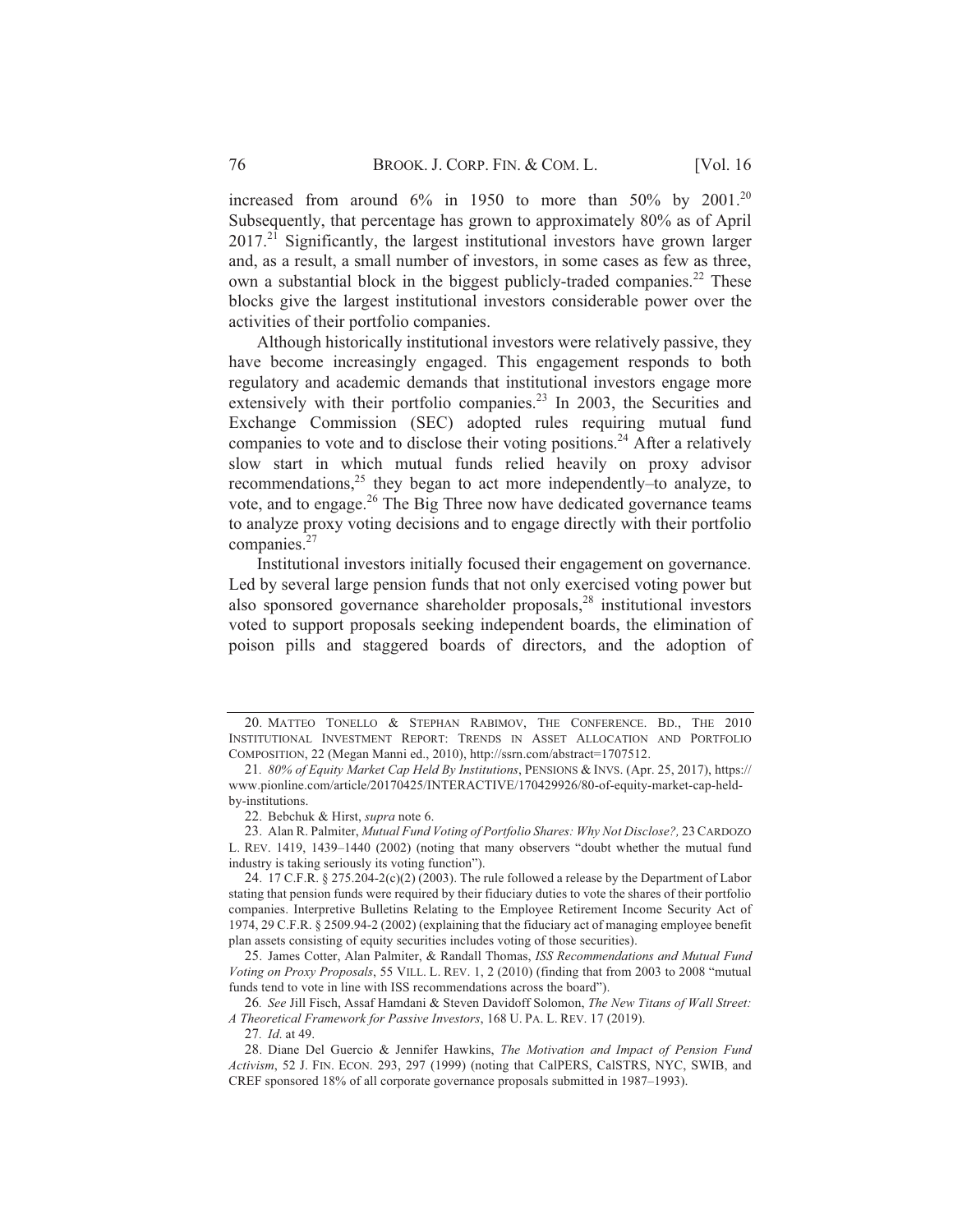77

performance-based compensation.<sup>29</sup> These efforts were effective. The Harvard Shareholder Rights Project partnered with institutional investors to bring shareholder proposals asking issuers to eliminate their staggered boards and reported that, over a three-year period, 121 companies agreed to move to annual elections.<sup>30</sup> With the congressional adoption of an advisory vote on executive compensation-say on pay-as part of the Dodd-Frank Wall Street Reform and Consumer Protection  $Act^{31}$ , institutions became engaged in broader reforms to the size and structure of executive pay.<sup>32</sup> Institutional investors were pivotal in persuading issuers to adopt reforms such as majority voting<sup>33</sup> and proxy access.<sup>34</sup> Although non-hedge fund institutions focused largely on governance proposals that could be applied across the range of their portfolio companies, they also played an increasingly important role in evaluating firm-specific activism and lending their voting support to activist campaigns that they viewed as appropriate.<sup>35</sup>

In contrast, large institutional investors initially limited their engagement with respect to Environmental, Social, and Governance (ESG) issues.<sup>36</sup> That orientation has shifted, and institutions have become increasingly engaged in

<sup>29.</sup> See, e.g., Lucian A. Bebchuk, Alma Cohen & Charles C.Y. Wang, Staggered Boards and the Wealth of Shareholders: Evidence from a Natural Experiment 3 (Harv. L. Sch. John M. Olin Ctr. for L., Econ., and Bus., Discussion Paper No. 697, 2010), http://ssrn.com/abstract=1706806 (describing increasing institutional investor efforts to eliminate staggered boards); Soren Lindstrom, Shareholder Activism Against Poison Pills: An Effective Antidote?, 9 WALL ST. LAW. 17, 17 (2015) ("Today shareholders increasingly are exercising their right to vote for proposals to eliminate shareholder rights plans . . .").

<sup>30. 121</sup> Companies Agreed to Move Towards Annual Election, HARV. S'HOLDER RTS. PROJECTS, http://www.srp.law.harvard.edu/companies-entering-into-agreements.shtml (last visited Aug. 20, 2021).

<sup>31.</sup> Dodd-Frank Wall Street Reform and Consumer Protection Act, Pub. L. No. 111-203, § 951,124 Stat. 1375, 1899-900 (2010).

<sup>32.</sup> See Jill Fisch, Darius Palia & Steven Davidoff Solomon, Is Say on Pay All About Pay? The Impact of Firm Performance, 8 HARV. BUS. L. REV. 101, 101 (2018) (empirically analyzing say on pay votes).

<sup>33.</sup> Stephen J. Choi, Jill E. Fisch, Marcel Kahan & Edward Rock, Does Majority Voting Improve Board Accountability?, 83 U. CHI. L. REV. 1119, 1127 (2016) (describing issuer shift from plurality to majority voting).

<sup>34.</sup> See, e.g., Holly Gregory, The Latest on Proxy Access, HARV. L. SCH. F. ON CORP. GOV. (Feb. 1, 2019), https://corpgov.law.harvard.edu/2019/02/01/the-latest-on-proxy-access/ (noting "the widespread adoption of proxy access by large U.S. public companies" in response to "[p] ressure from large institutional investors, including public and private pension funds").

<sup>35.</sup> See Ronald J. Gilson & Jeffrey N. Gordon, The Agency Costs of Agency Capitalism: Activist Investors and the Revaluation of Governance Rights, 113 COLUM. L. REV. 863, 865-67 (2013).

<sup>36.</sup> See, e.g., Cynthia A. Williams & John M. Conley, An Emerging Third Way? the Erosion of the Anglo-American Shareholder Value Construct, 38 CORNELL INT'L L.J. 493, 546 (2005) ("U.S. mutual funds show little evidence of serious consideration of social and environmental issues."); see also Press Release, IRRC, Most Mutual Funds Opposed All Social Proposals (Sept. 15, 2004), http://www.irrc.com/company/Mutual Funds 0904.html (reporting that a "majority of the nation's 100 largest mutual funds opposed all social issue shareholder resolutions that came to votes in the first half of 2004. . .").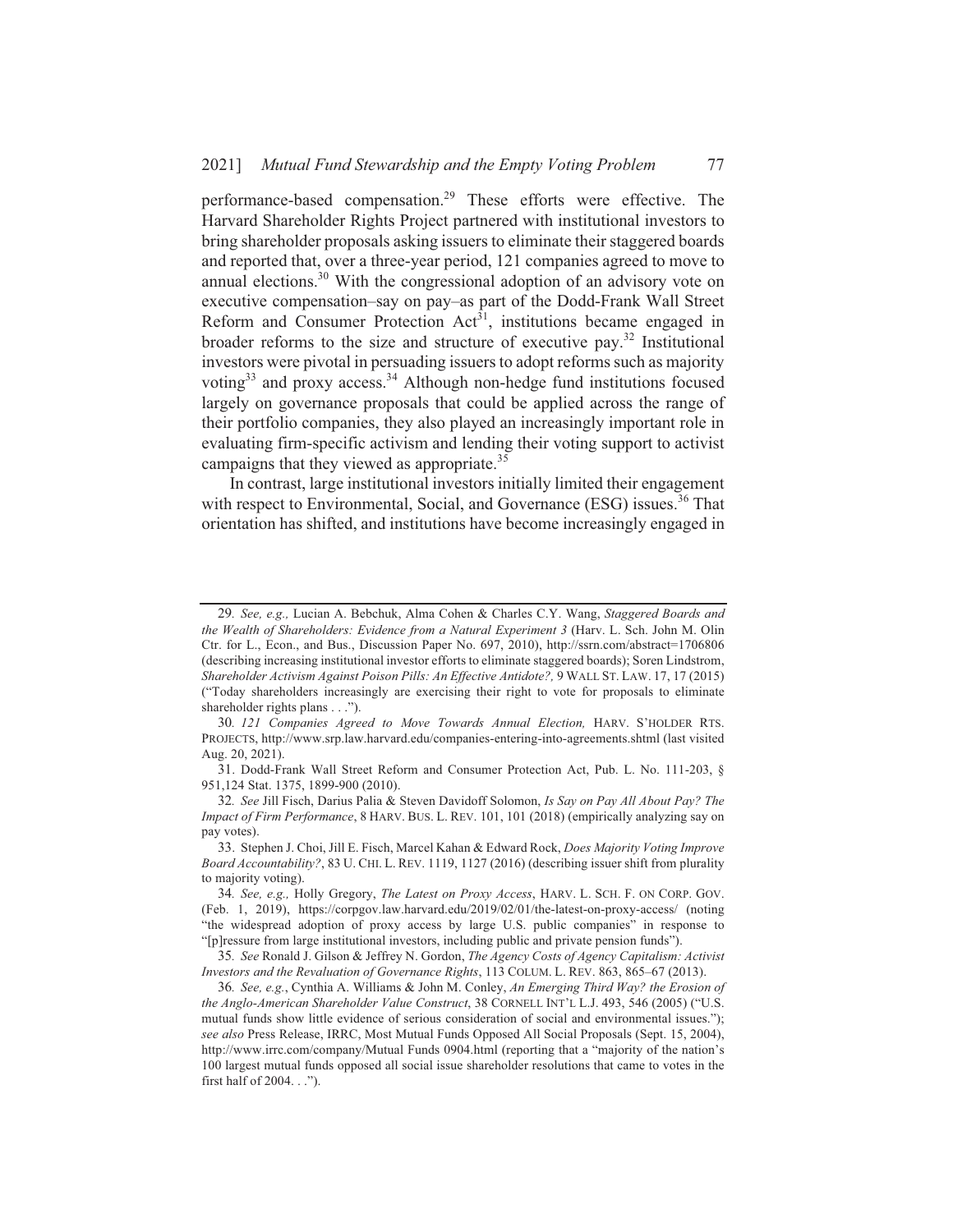ESG issues.<sup>37</sup> The Investor Responsibility Research Center (IRRC) reported in 2011 that approximately 50% of institutional investors reported engaging on environmental and social issues.<sup>38</sup> Votes by BlackRock and Vanguard at Occidental and ExxonMobil in 2017 were critical to the first climate-change shareholder proposals receiving majority support.<sup>39</sup> Larry Fink's 2021 letter to shareholders boasted of BlackRock's increasing dedication to ESG issues.<sup>40</sup> In BlackRock's quarterly stewardship report for Q1 2021, the company reported that it supported 75% of environmental and social shareholder proposals.<sup>41</sup> In May 2021, environmental activist Engine No. 1 was successful in winning board representation at Exxon for directors who ran on a platform of addressing climate change, due in part to the support of large institutional investors such as BlackRock.<sup>42</sup>

There are several reasons for this increased attention to ESG and social policy. Commentators have noted the attraction of ESG as an investment trend, and asset managers may seek ESG engagement as a form of branding<sup>43</sup> or to attract investments, particularly from socially-conscious millennial investors.<sup>44</sup> Portraying themselves as socially responsible may assist asset managers in forestalling regulation and may temper initiatives to reduce their

78

<sup>37.</sup> Robert G. Eccles & Svetlana Klimenko, *The Investor Revolution*, HARV. BUS. REV. (May-June 2019) https://hbr.org/2019/05/the-investor-revolution ("Over the past five years or so, investors have become increasingly interested in ESG issues."); David Hess, Public Pensions and the Promise of Shareholder Activism for the Next Frontier of Corporate Governance: Sustainable Economic Development, 2 VA. L. & BUS. REV. 221, 223 (2007) ("[F]or many investors, governance issues are transforming into 'environmental, social, and governance' ('ESG') issues.").

<sup>38.</sup> Jon Lukomnik & Marc Goldstein, The State of Engagement Between U.S. Corporations and Shareholders, HARV. L. SCH. F. ON CORP. GOVERNANCE (Mar. 15, 2011), https://corpgov.law. harvard.edu/2011/03/15/the-state-of-engagement-between-u-s-corporations-and-shareholders/.

<sup>39.</sup> Cydney S. Posner, Are Shareholder Proposals on Climate Change Becoming a Thing?, HARV. L. SCH. F. ON CORP. GOVERNANCE (June 21, 2017), https://corpgov.law.harvard.edu/2017/ 06/21/are-shareholder-proposals-on-climate-change-becoming-a-thing/.

<sup>40.</sup> Laurence Fink, Larry Fink's Chairman's Letter to Shareholders, BLACKROCK (2021), https://www.blackrock.com/corporate/investor-relations/larry-fink-chairmans-letter (stating that "we are increasingly using our voice and our insights to advocate on behalf of clients for more sustainable and inclusive economies").

<sup>41.</sup> BLACKROCK, BLACKROCK INVESTMENT STEWARDSHIP, Q1 2021 GLOBAL QUARTERLY STEWARDSHIP REPORT (May 2021), https://www.blackrock.com/corporate/literature/publication/ blk-qrtly-stewardship-report-q1-2021.pdf.

<sup>42.</sup> Kevin Crowley & Scott Deveau, Exxon CEO is Dealt Stinging Setback at Hands of New Activist, BLOOMBERG GREEN (May 26, 2021, 1:18 PM), https://bloomberg.com/news/articles/2021-05-26/tiny-exxon-investor-notches-climate-win-with-two-board-seats.

<sup>43.</sup> State Street, for example, has developed a brand associated with an emphasis on diversity through its "Fearless Girl" campaign. See Fearless Girl Campaign Positive Change Continues, STATE ST. GLOB. ADVISORS (Mar. 19, 2021), https://www.ssga.com/us/en/individual/mf/insights/ asr-fearless-girl-campaign.

<sup>44.</sup> Michal Barzuza, Quinn Curtis & David H. Webber, Shareholder Value(s): Index Fund ESG Activism and the New Millennial Corporate Governance, 93 S. CAL. L. REV. 1243, 1251, 1294 (2020) ("In response to competition for money to manage, the largest pools of assets in our economy have turned their power as shareholders to advancing investors' social agenda.").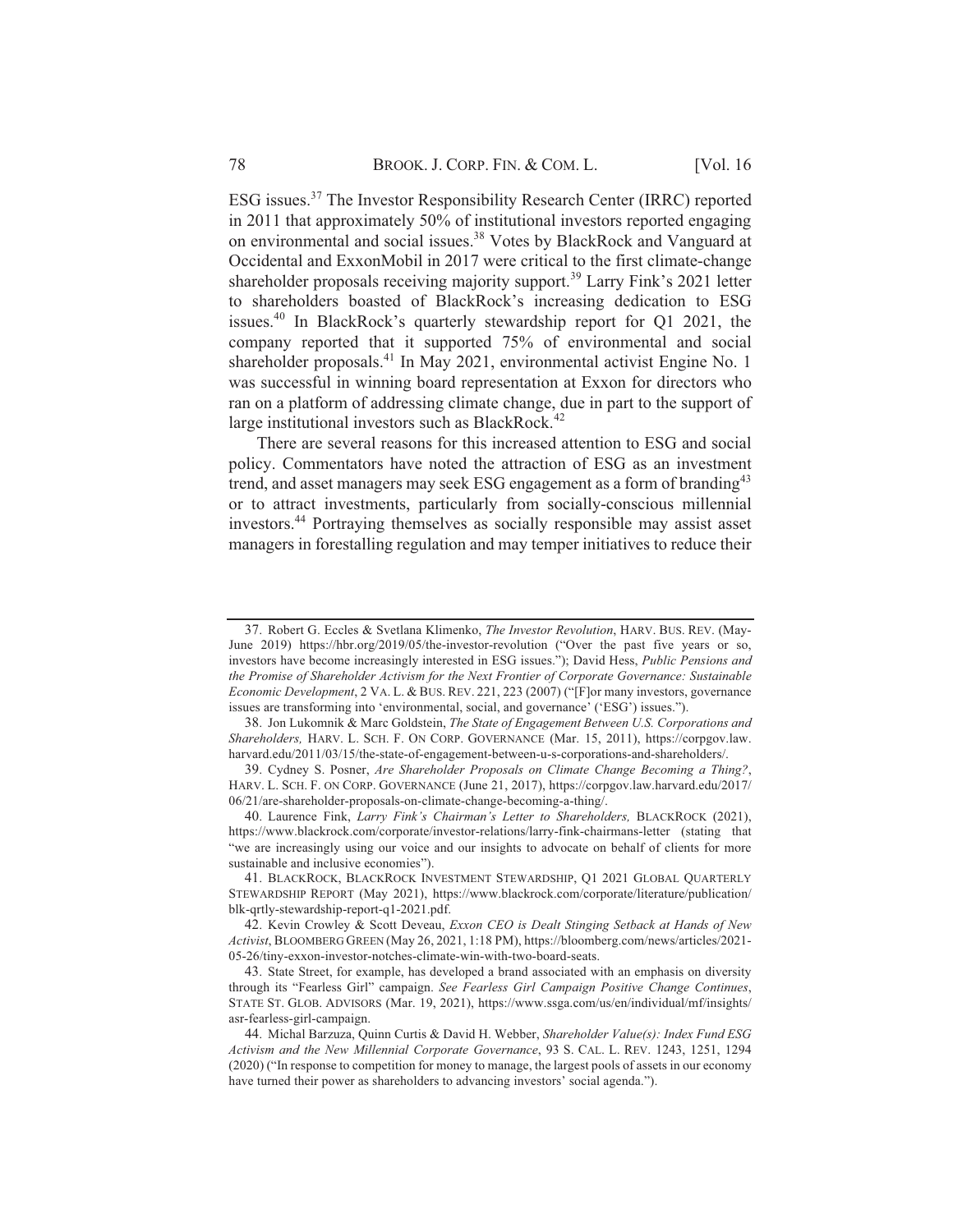power.<sup>45</sup> U.S. asset managers may be influenced by efforts in the European Union (EU) and the United Kingdom (UK) to require institutional investors to engage in responsible stewardship.<sup>46</sup> In addition, socially or politically responsible investing behavior may be consistent with the personal preferences of fund managers, who view their actions as in the best interests of society.

Significantly, the potential voting power exercised by institutional investors enables them to influence corporate policy without the need to utilize a formal shareholder vote.<sup>47</sup> Increasingly, issuers facing the prospect of large institutional support for shareholder proposals often do not even put those proposals to a vote, but voluntarily agree to the proponent's demands in exchange for withdrawal of the proposal. This settlement mechanism has the effect of influencing operational change without the transparency of a proxy statement and voting outcome.<sup>48</sup> These agreed-upon changes frequently encompass ESG issues. For example, in 2021, the board of Yum! Brands voluntarily agreed, in response to a shareholder proposal, to provide a report on the effects of antibiotic use in its supply chain.<sup>49</sup>

The objectives of institutional shareholder engagement and influence continue to expand. The issue of racial justice is one example. A substantial number of companies have announced donations, policy changes, and other reform initiatives.<sup>50</sup> Racial justice is also a topic of increasing concern for institutional investors.<sup>51</sup> Shareholders are introducing and supporting

<sup>45.</sup> See Jeff Schwartz, 'Public' Mutual Funds, CAMBRIDGE HANDBOOK ON INV. PROT. (forthcoming 2021), https://ssrn.com/abstract=3821388.

<sup>46.</sup> See generally Dionysia Katelouzou & Mathias Siems, The Global Diffusion of Stewardship Codes, in GLOBAL SHAREHOLDER STEWARDSHIP: COMPLEXITIES, CHALLENGES AND POSSIBILITIES (Dionysia Katelouzou & Dan W. Puchniak eds., forthcoming 2021), https://papers.ssrn.com/sol3/papers.cfm?abstract\_id=3616798\_(detailing\_the\_use\_of\_stewardship codes across a wide range of jurisdictions).

<sup>47.</sup> See Sarah C. Haan, Shareholder Proposal Settlements and the Private Ordering of Public Elections, 126 YALE L.J. 262, 273, 312 (2016).

<sup>48.</sup> At least one such settlement has generated legal challenges. In January 2021, a pension fund filed suit alleging that Twitter's agreement to add three new board members in response to a threatened proxy contest by hedge fund Elliot Management violated the Twitter board's fiduciary duties. Sujeet Indap, Mystique of Elliott Management at Issue in Challenge from Twitter Shareholder, FIN. TIMES (Sept. 20, 2021), https://www.ft.com/content/5f3dd95f-8a7c-4f39-991a-87b2bc05691c.

<sup>49.</sup> The Shareholder Commons Announces Withdrawal of Shareholder Proposal After Yum! Brands Commits to Disclose Systemic Costs of Antibiotic Use, PRNEWSWIRE (Mar. 3, 2021, 12:56 ET), https://www.prnewswire.com/news-releases/the-shareholder-commons-announces-withdraw al-of-shareholder-proposal-after-yum-brands-commits-to-disclose-systemic-costs-of-antibioticuse-301239878.html.

<sup>50.</sup> See, e.g., Gillian Friedman, Here's What Companies are Promising to do to Fight Racism, N.Y. TIMES (Aug. 23, 2020), https://www.nytimes.com/article/companies-racism-george-floydprotests.html (describing some of the pledges, donations and changes made by companies to address racial justice since the killing of George Floyd).

<sup>51.</sup> Julie Wokaty, Investors Commit to Address Systemic Racism Through Corporate Engagements and Policy Advocacy, INTERFAITH CTR. ON CORP. RESP.: JULIE WOKATY'S BLOG (June 18, 2020), https://www.iccr.org/investors-commit-address-systemic-racism-through-their-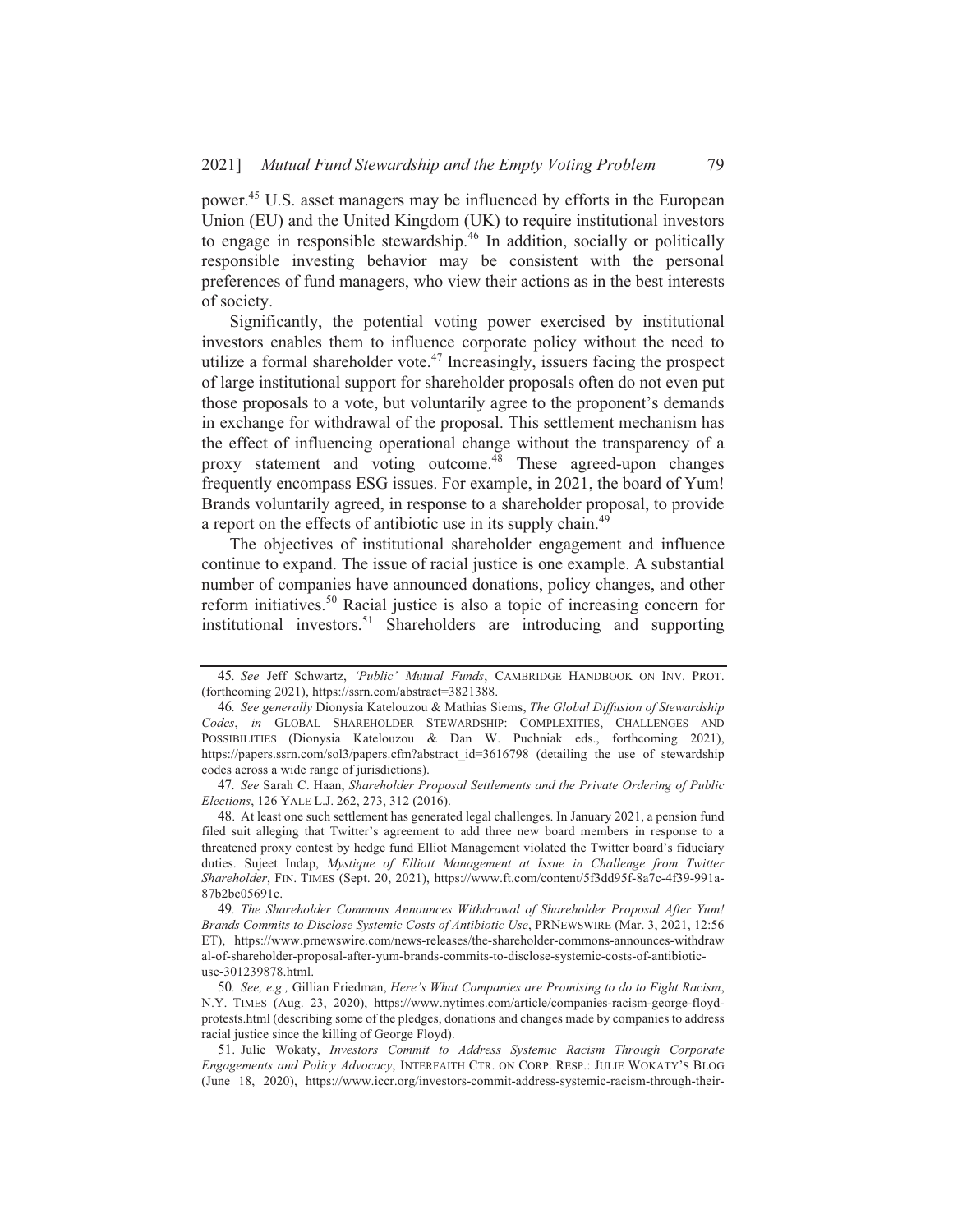proposals seeking increased diversity reporting and racial equity audits.<sup>52</sup> Several shareholder groups are pushing institutional investors to do more to companies accountable–criticizing investors for supporting hold management's nominees at companies with insufficient board diversity.<sup>53</sup> Similarly, institutions have been called upon to exert pressure against companies located in states that sought to restrict voting rights after the 2020 presidential election.<sup>54</sup>

The extent to which ESG issues should be addressed through corporate policies and the further degree to which those policies should be informed by shareholder engagement is a complex question beyond the scope of this Article. The foregoing discussion simply highlights the expansive range of topics that are now the subject of such engagement. That range of topics complicates the practice of institutional investor voting because, as noted above, an institution's voting policies are not determined by its customers or beneficiaries–those with skin in the game–but are instead determined by advisors who are managing other people's money. This Article argues that, as the scope of shareholder voting extends beyond purely economic issues to encompass a broader range of societal interests and concerns, the potential concerns over this empty voting, to which the Article now turns, increase.

#### **II. MUTUAL FUNDS AND EMPTY VOTING**

#### A. THE EMPTY VOTING DEBATE

In 2004, Perry Capital, a hedge fund, acquired a substantial block of shares of Mylan Pharmaceuticals for the purpose of voting that stock against a proposed merger with King Pharmaceutical, a company in which Perry owned 7 million shares.<sup>55</sup> It turned out that Perry had fully hedged its interest in Mylan, enabling it to vote its Mylan shares in favor of a merger in which Mylan was overpaying for King, without suffering the economic effects of that overpayment.<sup>56</sup> Several commentators seized upon the Mylan/King

portfolios-corporate-engagements-and-policy (describing the Racial Justice Investing Coalition as "a group of investors who have used their collective leverage as fiduciaries and shareholders to advance racial justice issues since December of 2017").

<sup>52.</sup> See, e.g., Lorraine Woellert, Catherine Boudreau & Kellie Mejdrich, Shareholders Target 'White Man's World' with Record Demands for Diversity Data, POLITICO (Apr. 6, 2021, 12:01 PM), https://www.politico.com/news/2021/04/06/shareholders-diversity-data-479159 (reporting on shareholder proposals seeking data on diversity in corporate boards and workforces); Heidi Walsh & Michael Passoff, Proxy Preview 2021, at 43-47, PROXY PREVIEW (May 2, 2021) (providing detailed analysis of shareholder initiatives on racial justice and diversity during 2021 proxy season).

<sup>53.</sup> Leslie P. Norton, Activists Pressure Corporate Boards to Address Racial Justice, Voting Laws, BARRON'S (Apr. 20, 2021, 3:46 PM), https://www.barrons.com/articles/activists-pressurecorporate-boards-to-address-racial-justice-voting-laws-51618947999.

<sup>54.</sup> Id.

<sup>55.</sup> Henry T. C. Hu & Bernard Black, The New Vote Buying: Empty Voting and Hidden (Morphable) Ownership, 79 S. CAL. L. REV. 811, 816 (2006).

<sup>56.</sup> Id.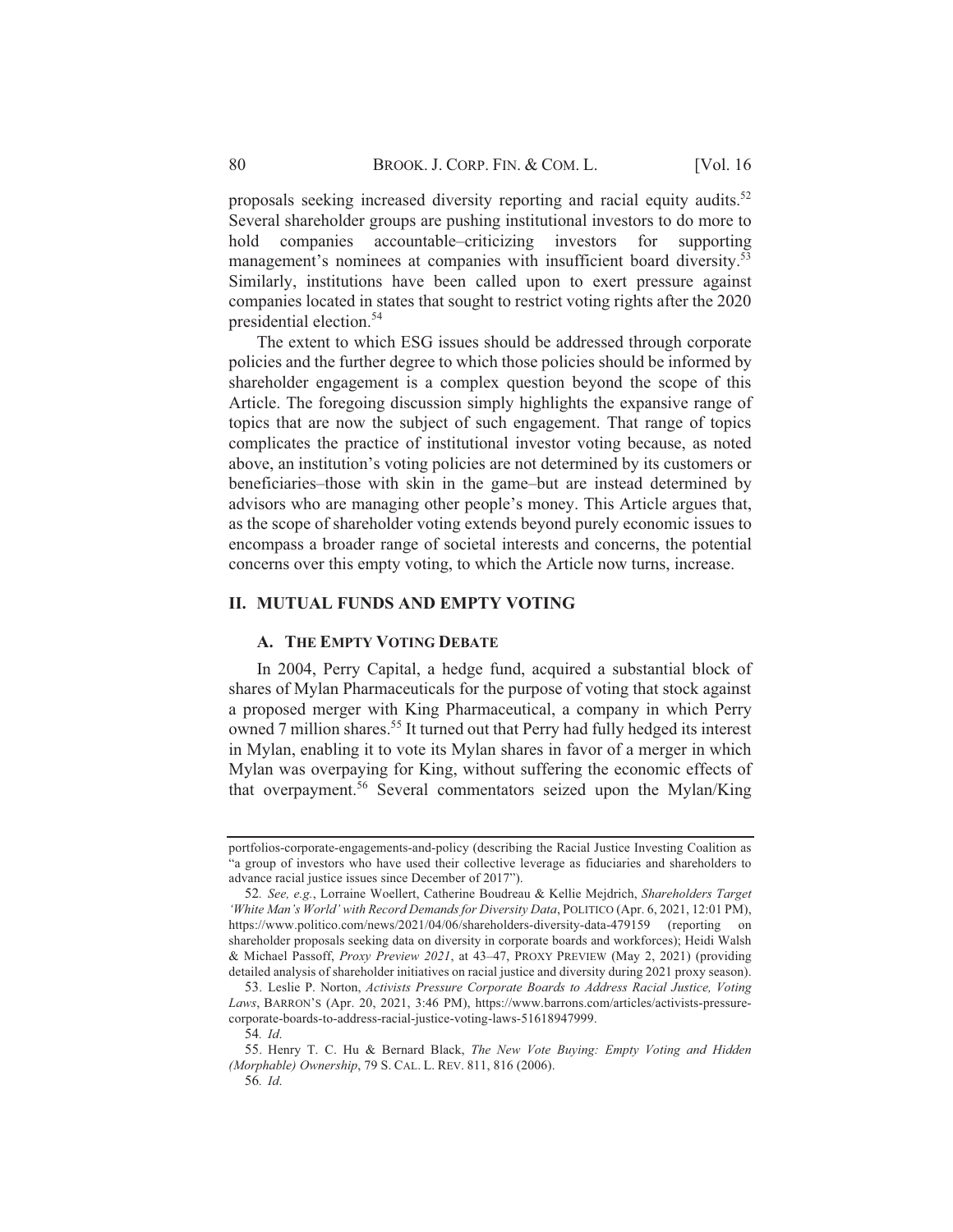merger and other similar examples to describe a phenomenon they termed "empty voting."<sup>57</sup> Empty voting is voting shares in which the person exercising voting power lacks an economic interest in the shares being voted. $58$ 

Empty voting is a specific example of a broader phenomenon that has been termed morphable voting, in which investors use a range of structures to decouple the voting rights of stock from the related economic interest in that stock.<sup>59</sup> In Bernard Black and Henry Hu's article, they demonstrated several different scenarios under which a shareholder could obtain voting rights without the economic risks of share ownership.<sup>60</sup> They criticized this process as problematic because the legitimacy of the shareholder voting process is premised on the expectation that shareholders will vote in accordance with their economic interests and therefore in accordance with what they believe to be the best interests of the company.<sup>61</sup>

Shaun Martin and Frank Partnoy similarly observed that the separation of voting rights from the underlying economic interest is widespread because it occurs through stock lending and shorting transactions that are commonplace in the market.<sup>62</sup> Martin and Partnoy argued that the increasing prevalence of encumbered shares-"shares held by stockholders who lack the otherwise homogeneous incentives generated by 'pure' share ownership"<sup>63</sup>limited the potential efficiency associated with a one share/one vote rule.<sup>64</sup> Jordan Barry, John William Hatfield, and Scott Duke Kominers further demonstrated through formal models that investor use of derivatives to engage in empty voting could "render financial markets unpredictable, unstable, and inefficient."<sup>65</sup>

Professor Karmel's 2009 article considered the potential connection of empty voting to another issue on the SEC's regulatory agenda-proxy access.<sup>66</sup> In 2009, the SEC proposed a proxy access rule to permit shareholders to nominate director candidates who would be included in an issuer's proxy statement.<sup>67</sup> For Professor Karmel, who was skeptical about

<sup>57.</sup> See, e.g., Shaun Martin & Frank Partnoy, Encumbered Shares, 2005 U. ILL. L. REV. 775; Hu & Black, supra note 55, at 816-817; Patricia Beck, Note, What We Talk About When We Talk About Voting: Efficiency and the Error in Empty Voting, 21 FORDHAM J. CORP. & FIN. L. 211 (2016).

<sup>58.</sup> Cf. Hu & Black, *supra* note 55, at 825 (defining "empty voters" as "any persons whose voting rights substantially exceed their net economic ownership").

<sup>59.</sup> See id. at 826 (using the term morphable voting).

<sup>60.</sup> Id.

<sup>61.</sup> Id. at 820.

<sup>62.</sup> Martin & Partnoy, supra note 57.

<sup>63.</sup> *Id.* at 780.

<sup>64.</sup> *Id.* at 813.

<sup>65.</sup> Jordan M. Barry, John William Hatfield, & Scott Duke Kominers, On Derivatives Markets and Social Welfare: A Theory of Empty Voting and Hidden Ownership, 99 VA. L. REV. 1103, 1110 (2013) (observing that opaque derivatives markets have this impact).

<sup>66.</sup> Karmel, supra note 1.

<sup>67.</sup> Facilitating Shareholder Director Nominations, 74 Fed. Reg. 29,024 (June 18, 2009) (to be codified at 17 C.F.R. pts. 200, 232, 240, 249, and 274). The SEC promulgated the proposal after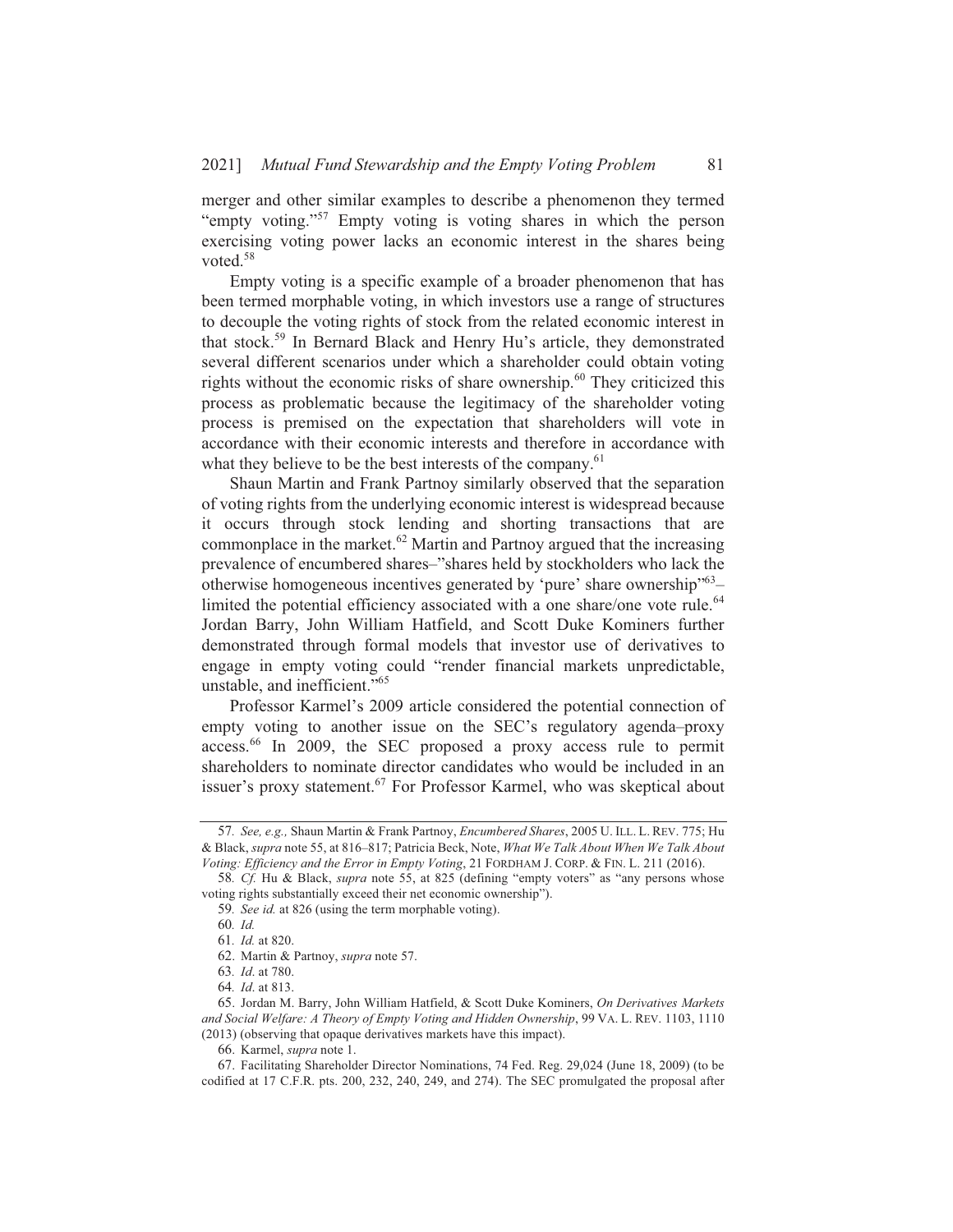increasing the power of institutional investors,<sup>68</sup> empty voting heightened the problem by increasing the power of some shareholders whose interests were not necessarily aligned with those of other shareholders and the corporation. In particular, Professor Karmel worried that proxy access would allow activist investors, such as hedge funds, to challenge incumbent boards in order to further their interests, not as shareholders but as traders.<sup>69</sup>

Concerns about empty voting led commentators to advocate reformarguing that either state legislatures, the SEC, or corporations themselves through private ordering should limit the capacity of decoupled shareholders to vote.<sup>70</sup> On July 14, 2010, the SEC issued a concept release requesting comments on a variety of issues in connection with the proxy voting system,  $\frac{1}{2}$ including empty voting, but the release did not result in new regulations. Situations involving empty voting continue to arise, particularly in connection with share lending programs in which an investor that borrows shares has the right to vote those shares unless they are recalled by the lending institution.<sup>72</sup> The potential inefficiency that can arise when shareholders do not exercise voting rights that are proportional to their economic interest extends to other situations such as dual-class voting structures.<sup>73</sup>

### **B. EMPTY VOTING REVISITED**

The traditional concern over empty voting stemmed from a conflict between the economic interests of activist hedge funds and other shareholders of the portfolio company whose shares they were voting.<sup>74</sup> Voting by institutional investors who hold stock as intermediaries is different. In particular, the amount of stock owned by mutual funds is transparent, unlike the ownership stakes of hedge funds, which need not be disclosed unless the

Congress authorized the SEC to adopt a proxy access rule as part of the Dodd-Frank Act of 2008. The SEC subsequently adopted a proxy access rule, Rule 14a-11, but the D.C. Circuit invalidated it. See Jill E. Fisch, The Destructive Ambiguity of Federal Proxy Access, 61 EMORY L.J. 435, 447-448 (2012) (describing the history of the SEC's proxy access rule).

<sup>68.</sup> See, e.g., Karmel, supra note 1, at 123 (observing that proxy contests are "not generally in a corporation's best long-term interests").

<sup>69.</sup> Id. ("Because the shareholder franchise is an important accountability mechanism, it should be protected from exploitation by large shareholders whose interests and loyalties are not necessarily aligned with other shareholders (especially retail shareholders), or the corporation, just as the shareholder franchise is protected from exploitation by incumbent managers and directors.").

<sup>70.</sup> See, e.g., Beck, supra note 57, at 224 (arguing for SEC action or amendments to corporate bylaws).

<sup>71.</sup> Concept Release on the U.S. Proxy System, Exchange Act Release No. 62,495, Investment Company Act Release No. 29,340, 75 Fed. Reg. 42,982 (July 22, 2010).

<sup>72.</sup> Kate Burgess, Market reverberates with accusations of 'empty voting', FIN. TIMES (July 15, 2018), https://www.ft.com/content/0e28929e-85dd-11e8-a29d-73e3d454535d.

<sup>73.</sup> See Lucian A. Bebchuk & Kobi Kastiel, The Perils of Small-Minority Controllers, 107 GEO. L. J. 1453, 1459 (2019) (identifying inefficiency when corporate controllers can exercise substantially greater voting power than their economic interest).

<sup>74.</sup> See Hu & Black, supra note 55, at 816-817.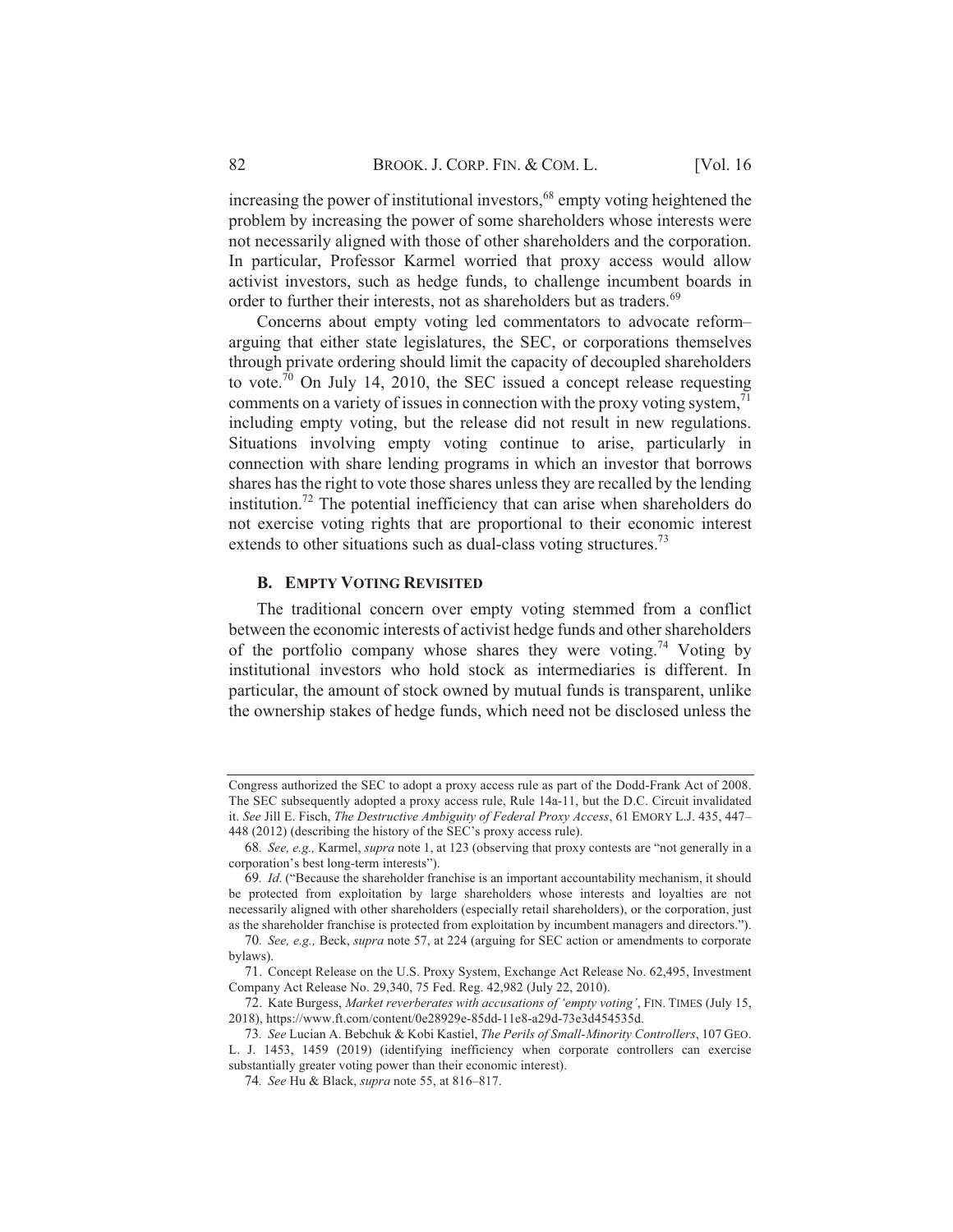hedge fund owns over 5% of a portfolio company's voting securities.<sup>75</sup> In addition, mutual funds must publicly disclose how they vote their stock; hedge funds need not do so.<sup>76</sup>

Yet the analogy to empty voting by hedge funds is similar. Mutual fund managers (and fund governance teams) do not own the stock they are voting. More significantly, although the mutual fund is technically the owner of the shares, it is the fund's shareholders that hold the fund's economic value. Although fund shareholders are the ones whose economic interests are affected by voting outcomes, they have no role in deciding how those votes are cast. Indeed, in many cases, fund shareholders may be unaware of the fund's voting records or policies.<sup>77</sup> Although mutual funds are required to disclose this information, it may be difficult and costly for investors to find.<sup>78</sup>

Commentators have focused limited attention on empty voting by mutual fund advisors, presumably because, until relatively recently, there were few reasons to suspect that such voting deviated substantially from the interests of fund beneficiaries. To be sure, commentators argued that funds were overly deferential to management, and some suggested that this deference was due to advisor-level conflicts of interest, such as a desire to obtain outside business.<sup>79</sup> There was little evidence, however, that mutual fund shareholders wanted their funds to be more active.<sup>80</sup> In any event, other investors, including public pension funds, hedge funds and retail investors, challenged management through the proxy voting process. Over time, mutual funds have increasingly supported those initiatives.<sup>81</sup>

78. See, e.g., id. (observing that funds' disclosures on form N-PX "are unwieldy, difficult to understand, and difficult to compare across fund complexes").

80. Indeed, it is not clear that retail fund investors even have opinions on how their shares should be voted. The idea that retail shareholders might be rationally apathetic or prefer to delegate these decisions to expert fund managers is one rationale for preferring some system by which investors can communicate their voting preferences, if they have any, rather than providing them with the opportunity to vote their shares directly. See infra Part IV.

81. Lisa M. Fairfax, From Apathy to Activism: The Emergence, Impact, and Future of Shareholder Activism as the New Corporate Governance Norm, 99 B.U. L. REV. 1301, 1305 (2019)

<sup>75.</sup> See Barry, Hatfield & Kominers, *supra* note 65, at 1115 (modeling the problematic impact of empty voting that is not transparent).

<sup>76.</sup> See Disclosure of Proxy Voting Policies and Proxy Voting Records by Registered Management Investment Companies, Release No. IC-25922 (Jan. 31, 2003) (adopting the requirement that mutual funds disclose their votes on form N-PX).

<sup>77.</sup> See Acting Chair Allison Herren Lee, Every Vote Counts: The Importance of Fund Voting and Disclosure (Mar. 17, 2021), https://www.sec.gov/news/speech/lee-every-vote-counts. ("It's hard to see how retail investors can formulate an accurate and reliable picture of how a fund votes on ESG issues when they are forced to parse voluminous forms that often use bespoke shorthand for shareholder proposals.").

<sup>79.</sup> See, e.g., Paul G. Mahoney & Julia D. Mahoney, The New Separation of Ownership and Control: Institutional Investors and ESG, 2021 COLUM. BUS L. REV. 840, 859 (2021) ("critics observe that fund managers may choose to vote with corporate management so as not to damage other business relationships with the company"); Sean J. Griffith & Dorothy S. Lund, Conflicted Mutual Fund Voting in Corporate Law, 99 B.U.L. REV. 1151, 1157 (2019) (terming this type of conflict "Corporate Client Conflict").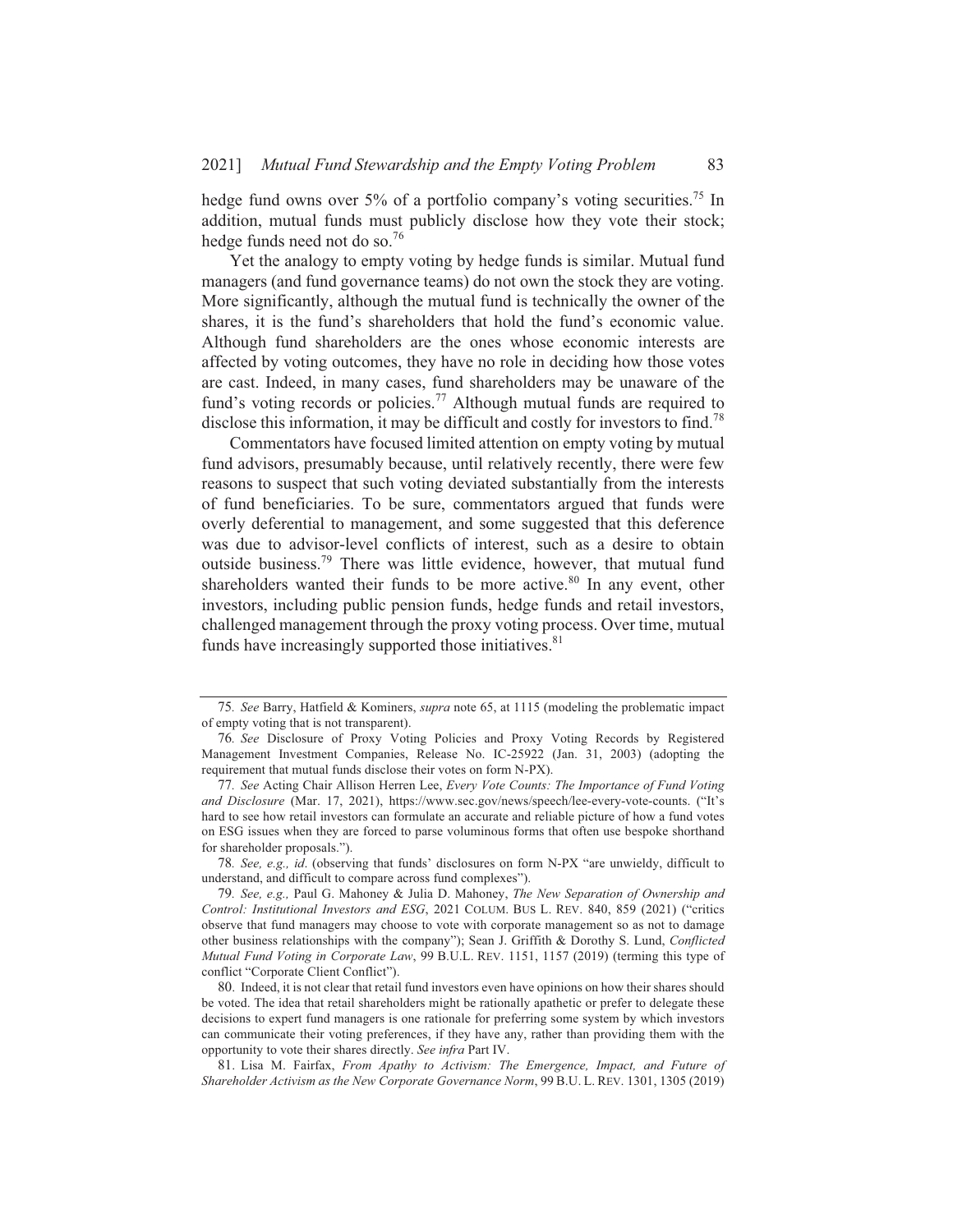As institutional investors began to engage more actively and to vote their shares more critically of management, they focused on issues that appeared to be related to the issuer's economic value. Hedge fund challenges, for example, involved proposed structural or operational challenges that were billed as increasing or unlocking firm value.<sup>82</sup> Institutions challenged executive compensation, defending their votes as an effort to reduce managerial agency costs.<sup>83</sup> In this context, any potential agency problem between the mutual fund advisor and its beneficiaries did not appear significant-engagement that promoted firm economic value automatically redounded to the benefit of the fund's beneficiaries.

It is worth noting that, as mutual funds have increased their engagement, they have focused largely on governance reforms such as proxy access, annual election of directors, majority voting, and say on pay–all reforms that increase shareholder empowerment. As Bernie Sharfman has noted, the shareholders that were empowered by these reforms, which issuers broadly adopted in response to institutional pressure, were not retail investors, but these same institutions.<sup>84</sup> Institutions can now wield their power over board composition and executive pay to pressure corporate managers to adopt the policies favored by those institutions. Fund managers can use their voting power to discipline Fortune 500 CEOs who do not take their calls or pay attention to their letters. The reforms thus gave large asset management firms a voice in setting corporate policy.<sup>85</sup> They also created the potential for misuse, such as the concern that institutions would encourage their portfolio companies to engage in anticompetitive behavior.<sup>86</sup> Jeff Schwartz has identified an alternative selfish motivation, arguing that mutual funds engage in stewardship in "an attempt to mollify the public and regulators" and to forestall efforts to limit their power or ownership concentration.<sup>87</sup>

<sup>(</sup>describing the shift from apathy to activism as "a radical departure from the traditional corporate governance norm").

<sup>82.</sup> See Gilson & Gordon, supra note 35.

<sup>83.</sup> See, e.g., Jay C. Hartzell & Laura T. Starks, Institutional Investors and Executive Compensation, 58 J. FIN. 2351, 2352 (2003).

<sup>84.</sup> See Sharfman, supra note 17 (distinguishing between a shareholder empowerment objective, which is beneficial to asset managers, and wealth maximization for fund shareholders).

<sup>85.</sup> See Caleb N. Griffin, Estimating the Influence of the Big Three on Shareholder Proposals, 73 SMU L. REV. 409, 415-16 (2020) (explaining that the stewardship teams of the Big Three can wield this influence by setting priorities, engaging with management, and proxy voting).

<sup>86.</sup> The literature regarding such potential anticompetitive behavior was sparked by two empirical papers: José Azar, Martin C. Schmalz & Isabel Tecu, Anticompetitive Effects of Common Ownership, 73 J. FIN. 1513, 1518 (2018) (analyzing the airline industry) and José Azar, Sahil Raina & Martin C. Schmalz, Ultimate Ownership and Bank Competition (May 4, 2019) (unpublished manuscript), https://ssrn.com/abstract=2710252 (analyzing the banking industry). The subsequent academic debate over whether the claims are true and, if so, actionable violations of antitrust law, is extensive. See, e.g., C. Scott Hemphill & Marcel Kahan, The Strategies of Anticompetitive Common Ownership, 129 YALE L. J. 1392, 1410-1414 (2020) (discussing some of the academic literature).

<sup>87.</sup> Schwartz, supra note 45.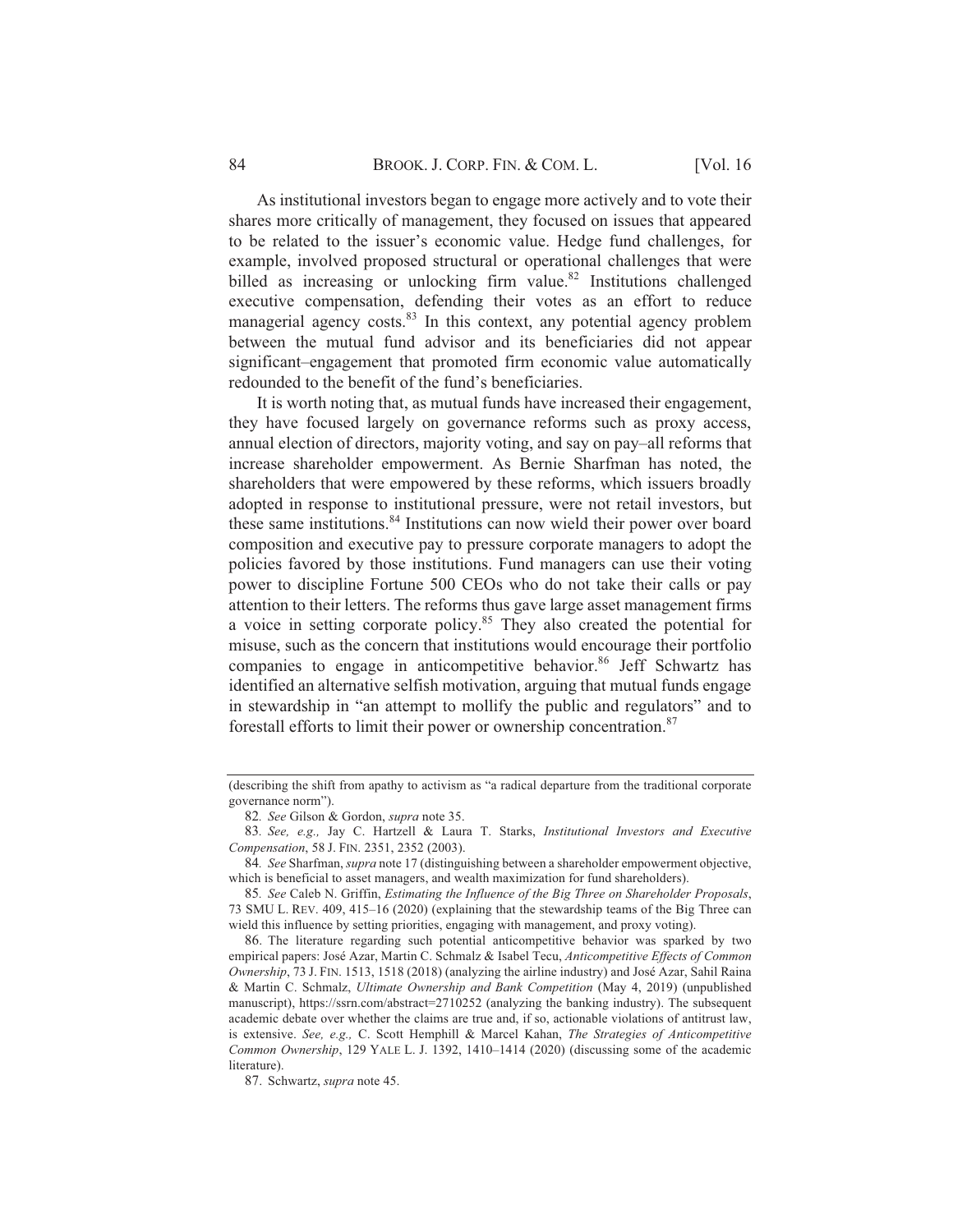The increased focus of institutional investor stewardship on ESG initiatives is different both because the connection of these initiatives to firmspecific economic value is unclear and because ESG issues raise a greater potential for asset managers to act for nonfinancial reasons, such as pursuing a favored social or political objective. Concededly, most institutional investors argue that their goal in pursuing board diversity or carbon neutrality is to increase the financial value of their funds.<sup>88</sup> ESG covers a broad range of issues, however, and, to date, the evidence linking those issues to economic value is mixed.<sup>89</sup> Although a number of studies report that firms rated highly on ESG metrics outperform their peers,<sup>90</sup> there are empirical limitations to establishing a causal relationship between ESG issues and economic performance. Indeed, for a variety of reasons, the impact of an ESG initiative on a single firm's economic value may be largely unknowable in that it depends on the subsequent behavior of the firm's competitors, customers, and regulators.<sup>91</sup>

Moreover, as Paul and Julia Mahoney observe, it is difficult, for a variety of reasons, to credit institutional investors' claims that they are simply seeking to enhance firm economic value.<sup>92</sup> Indeed, commentators explicitly

<sup>88.</sup> See, e.g., Letter from Cyrus Taraporevala, President & CEO, State St. Glob. Advisors, to Bd. Member, State St. Glob. Advisors (Jan. 28, 2020), https://www.ssga.com/us/en/ institutional/ic/insights/informing-betterdecisions-with-esg ("We believe that addressing material ESG issues is good business practice and essential to a company's long-term financial performance - a matter of value, not values.") (emphasis omitted).

<sup>89.</sup> See, e.g., Jesse M. Fried, Will Nasdaq's Diversity Rules Harm Investors? (Harv. Univ. and ECGI, Working Paper No. 579, 2021) https://papers.ssrn.com/sol3/papers.cfm?abstract id=3812 642 (arguing that "studies actually provide little support for the claim that gender or ethnic diversity in the boardroom increases shareholder value"); David Blitz & Laurens Swinkels, Does Excluding Sin Stocks Cost Performance? (June 25, 2021), https://ssrn.com/abstract=3839065 (reporting evidence that excluding sin stocks can lead to underperformance); but see Richard W. Painter, Painter, Board Diversity: A Response to Professor Fried (Apr. 11, 2021), https://ssrn.com/abstract =3824245) (challenging Fried's analysis).

<sup>90.</sup> See, e.g., Michael Katz, Increasing Body of Evidence Bolsters Case for ESG Investing, CHIEF INV. OFFICER (Sept. 8, 2020), https://www.ai-cio.com/news/increasing-body-evidencebolsters-case-esg-investing/ (citing study finding that "the companies that improved on material ESG issues 'significantly outperformed' their competitors"); Tensie Whelan, Ulrich Atz, Tracy Van Holt & Casey Clark, ESG and Financial Performance: Uncovering the Relationship by Aggregating Evidence from 1,000 Plus Studies Published between 2015 - 2020, ROCKEFELLER CAP. MGMT./NYU STERN CTR. FOR SUSTAINABLE BUS. (Feb. 10, 2021), https://www.stern.nyu.edu/sites /default/files/assets/documents/NYU-RAM\_ESG-Paper\_2021%20Rev\_0.pdf (reporting results from a meta-study of over 1000 research papers and finding a positive relationship between ESG and financial performance in 58% of the studies).

<sup>91.</sup> See, e.g., Dorothy Lund, Corporate Finance for Social Good, 121 COLUM. L. REV. 1617, 1638 (2021) (describing potential secondary effects from a firm's CSR activities).

<sup>92.</sup> Among other things, Mahoney and Mahoney observe that an admission that institutions were sacrificing value for values would constitute a breach of fiduciary duty. See Mahoney & Mahoney, supra note 79, at 843. See also Max M. Schanzenbach & Robert H. Sitkoff, Reconciling Fiduciary Duty and Social Conscience: The Law and Economics of ESG Investing by a Trustee, 72 STAN. L. REV. 381, 385–86 (2020) (arguing that fiduciaries can only consider ESG factors if: "(1) the trustee reasonably concludes that the ESG investment program will benefit the beneficiary directly by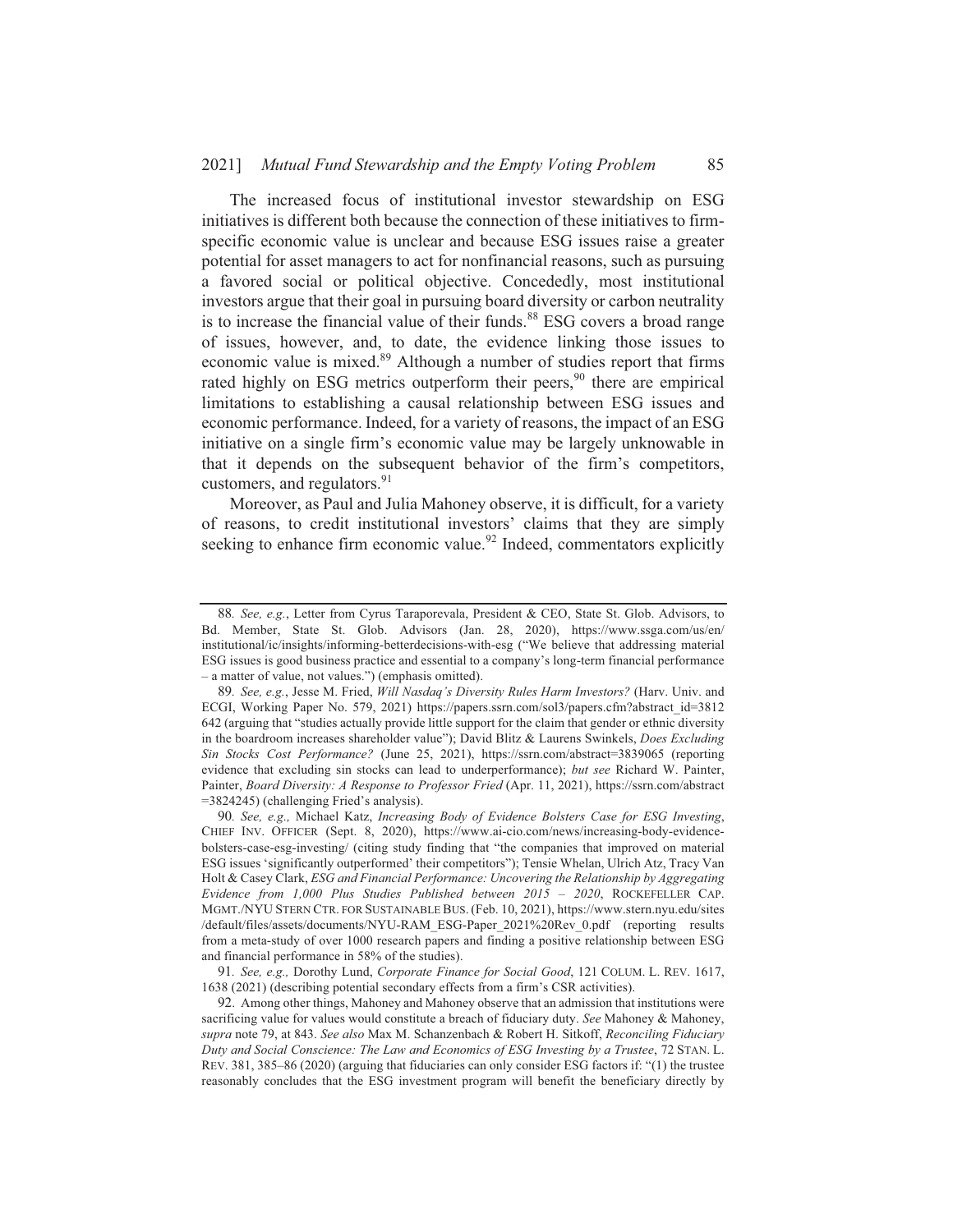defend institutional stewardship in support of broader objectives. Some commentators argue that mutual funds should engage in a manner that promotes the overall value of their portfolio even at the expense of the economic value of a specific firm, citing the portfolio effects of such engagement<sup>93</sup> or the potential externalities of individual firm behavior.<sup>94</sup> Others defend mutual fund stewardship addressed to stakeholder or societal interests, arguing that such efforts are necessary to address the failures of the political process to do so.<sup>95</sup>

This broader focus raises a variety of challenges for mutual fund managers. One is competency. It is unclear that asset managers have the skill set to solve complex social problems.<sup>96</sup> Promoting societal objectives involves judgment-by what year should Ford seek to become carbon neutral and, is carbon neutrality enough or should it attempt to become carbon negative?<sup>97</sup> As SEC Commissioner Hester Peirce has explained, something that is good from the perspective of one ESG consideration might be bad from another.<sup>98</sup> An initiative to promote cleaner energy may sacrifice wellpaying jobs.<sup>99</sup> Similarly, a given technology may have both good and bad effects along the same dimension.<sup>100</sup>

96. See, e.g., Davis Soderberg, Woke CEOs are Undermining the Democratic Process, WASH. TIMES (July 27, 2021), https://www.washingtontimes.com/news/2021/jul/27/woke-ceos-are-under mining-the-democratic-process/ (criticizing Larry Fink's intention to force issuers to become carbon neutral by 2050 for failure to consider its costs and technical uncertainty); Anna Irrera, Jessica DiNapoli & Imani Moise, Take a Stance or Tiptoe Away? Corporate America's Battle with Social Activism, REUTERS (Oct. 27, 2020), https://www.reuters.com/article/usa-companies-activismanalysis/take-a-stance-or-tiptoe-away-corporate-americas-battle-with-social-activism-idUSKBN2 7C1O3 (identifying the challenges that these expectations impose on corporate issuers).

97. See, e.g., Brad Smith, Microsoft Will Be Carbon Negative by 2030, OFFICIAL MICROSOFT BLOG (Jan. 16, 2020), https://blogs.microsoft.com/blog/2020/01/16/microsoft-will-be-carbonnegative-by-2030/ (announcing that, by 2050, Microsoft will remove all the carbon from the environment that it has emitted since it was founded in 1975).

98. Hester Peirce, Chocolate-Covered Cicadas, Remarks Before the Brookings Institute (July 20, 2021), https://www.sec.gov/news/speech/peirce-chocolate-covered-cicadas-072021?utm medium=email&utm\_source=govdelivery ("people do not share uniform views of what good ESG practices are for issuers or good ESG portfolios are for asset managers").

99. See, e.g., Noam Scheiber, Building Solar Farms May Not Build the Middle Class, N.Y. TIMES (July 16, 2021), https://www.nytimes.com/2021/07/16/business/economy/green-energyjobs-economy.html?searchResultPosition=1

100. Peirce, *supra* note 98 ("a technology, for example, can have both positive and negative climate effects"). See also Benoit Faucon, Clean Energy Faces the Same Problem as Fossil Fuels: Community Protests, WALL ST. J. (July 12, 2021), https://www.wsj.com/articles/clean-energy-

improving the risk-adjusted return; and (2) the trustee's exclusive motive for adopting the ESG investment program is to obtain this direct benefit").

<sup>93.</sup> See, e.g., Gordon, supra note 13.

<sup>94.</sup> See THE SHAREHOLDER COMMONS INVITES SHAREHOLDERS TO SUBMIT PROPOSALS THAT MOVE BEYOND THE BUSINESS CASE, (2021) at 1, https://theshareholdercommons.com/wp-content/ uploads/2020/10/TSC-2021-Shareholder-Proposals-Strategy.pdf (explaining the purpose of its shareholder proposal project as focusing on the external costs of corporate actions); see also id. at 7 (stating that "when companies ignore external costs, they increase profits but harm the economy").

<sup>95.</sup> See Lund, *supra* note 91, at 1632–33 (arguing that a private sector response is necessary because "optimal externality regulation is unlikely").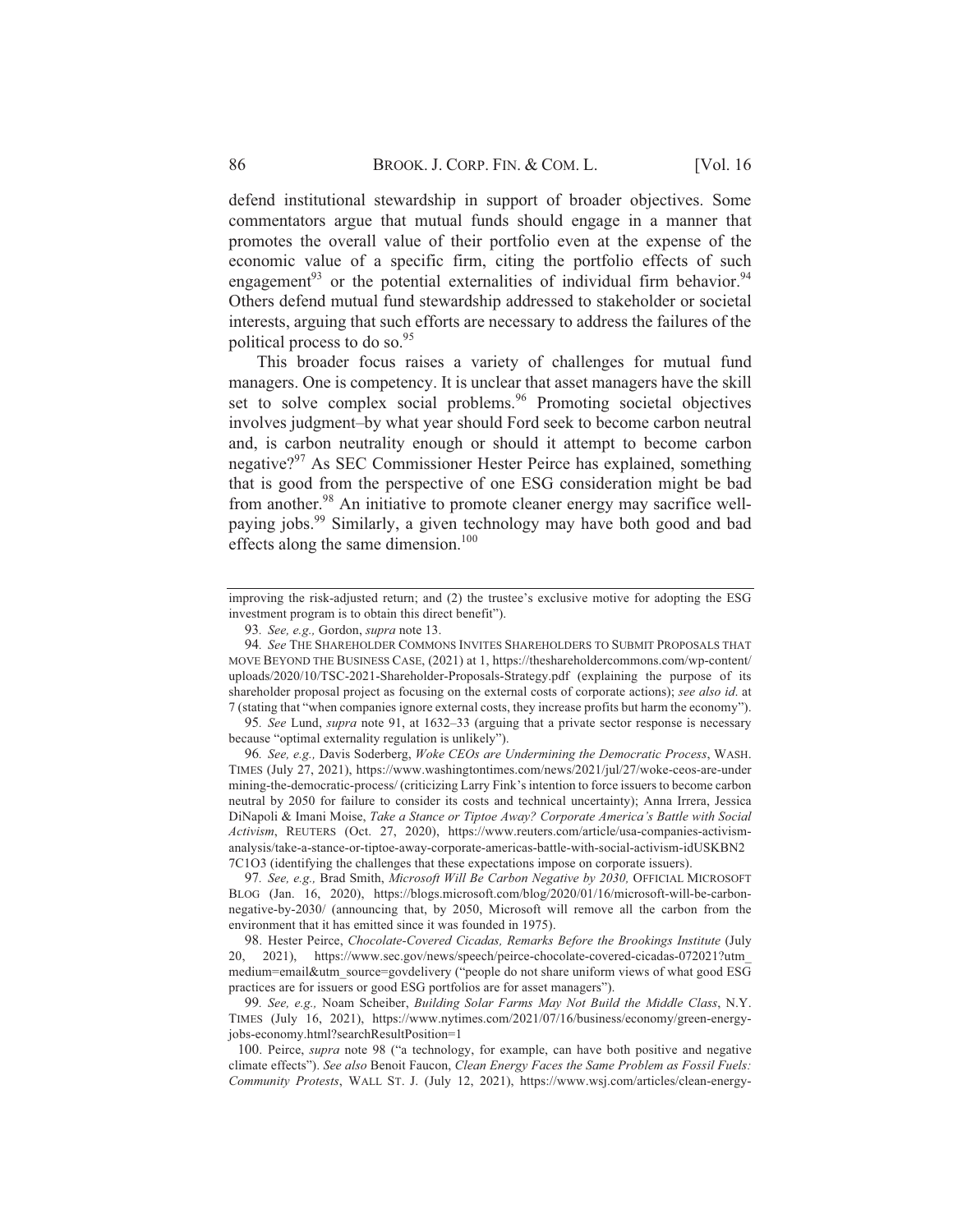Increasingly, investor initiatives are seeking to have issuers reexamine profitable and legal business practices-gun sales, products that promote childhood obesity, and lending to carbon-intensive businesses. In some cases, investors are demanding not merely that issuers reform their internal operations but also that they engage in broader political and social debates.<sup>101</sup> Although institutional investors describe these efforts as an essential component of an issuer's risk management and warn that companies face regulatory, political, and economic risk for ignoring ESG issues,<sup>102</sup> companies may face negative backlash and economic consequences for their ESG initiatives as well. $^{103}$ 

87

A second challenge is accountability. Overcoming political failures through ESG initiatives undermines the regulatory decisions that have been made in accordance with the democratic process.<sup>104</sup> Simply put, people have different views on what constitutes good ESG policy-both which societal goals a corporation should consider and the weight to be given to those goals. As the recent presidential election demonstrated, the country is deeply divided on issues that include climate change, diversity, and voter rights,<sup>105</sup> and shareholder engagement risks placing mutual funds in the role of unelected and unaccountable political actors.<sup>106</sup>

103. For example, Unilever is facing backlash and potential regulatory consequences for the decision by its subsidiary Ben & Jerry's to stop selling its product in Israeli-occupied territories. See Dov Lieber & Nick Kostov, Ben & Jerry's Decision to Stop Sales in West Bank Puts Unilever in Tough Spot, WALL ST. J. (July 20, 2021), https://www.wsj.com/articles/ben-jerrys-decision-tostop-sales-in-west-bank-puts-unilever-in-tough-spot-11626799596?mod=itp\_wsj&mod=djemITP h. See also Eugene Kontorovich, Ben & Jerry's Israel Boycott Could Cost Unilever, WALL ST. J. (July 21, 2021), https://www.wsj.com/articles/ben-jerrys-boycott-unilever-israel-palestine-116268 95917?mod=itp\_wsj&mod=djemITP\_h (describing potential legal consequences to Unilever).

104. See, e.g., Soderberg, supra note 96 (arguing that investor-driven ESG initiatives inappropriately bypass democratic lawmaking processes like passing legislation).

105. See, e.g., Susan Milligan, A Place in the Political Sun, U.S. NEWS & WORLD REP. (Sept. 6, 2019), https://www.usnews.com/news/the-report/articles/2019-09-06/climate-change-is-a-big-20 20-campaign-issue-but-only-for-democrats ("While polls show that more Americans believe climate change is a looming disaster, there is a deep ideological and political party divide, with an overwhelming majority of Democrats seeing a dangerous ecological and financial crisis but only a fraction of Republicans agreeing with them.")

106. See Esther Whieldon, Political Divide Over Mandatory ESG Disclosures on Display at US House Hearing, S&P GLOBAL MARKET INTELLIGENCE (Feb. 26, 2021), https://www.spglobal.com/ marketintelligence/en/news-insights/latest-news-headlines/political-divide-over-mandatory-esgdisclosures-on-display-at-us-house-hearing-62899325 (citing testimony from congressional

fossil-fuels-protests-11626094401 (citing environmentalist objections to renewable energy projects such as wind farms).

<sup>101.</sup> See, e.g., Tammy Joyner, Investors Wade Into Georgia Voting Rights Fray, ATLANTIC CIVIC CIRCLE (Mar. 23, 2021), https://atlantaciviccircle.org/2021/03/23/heavyweight-investors-weighinto-georgia-voting-rights-fray/ (describing efforts by nineteen investors to persuade business interests to take a stand against legislation to restrict voting rights in Georgia).

<sup>102.</sup> See, e.g., Dylan Tokar, Will Political Polarization Stop Companies From Supporting Social Causes?, WALL ST. J. (Nov. 20, 2020), https://www.wsj.com/articles/will-political-polarizationstop-companies-from-supporting-social-causes-11605868200 (identifying the reputational risk companies face by failing to engage on social issues).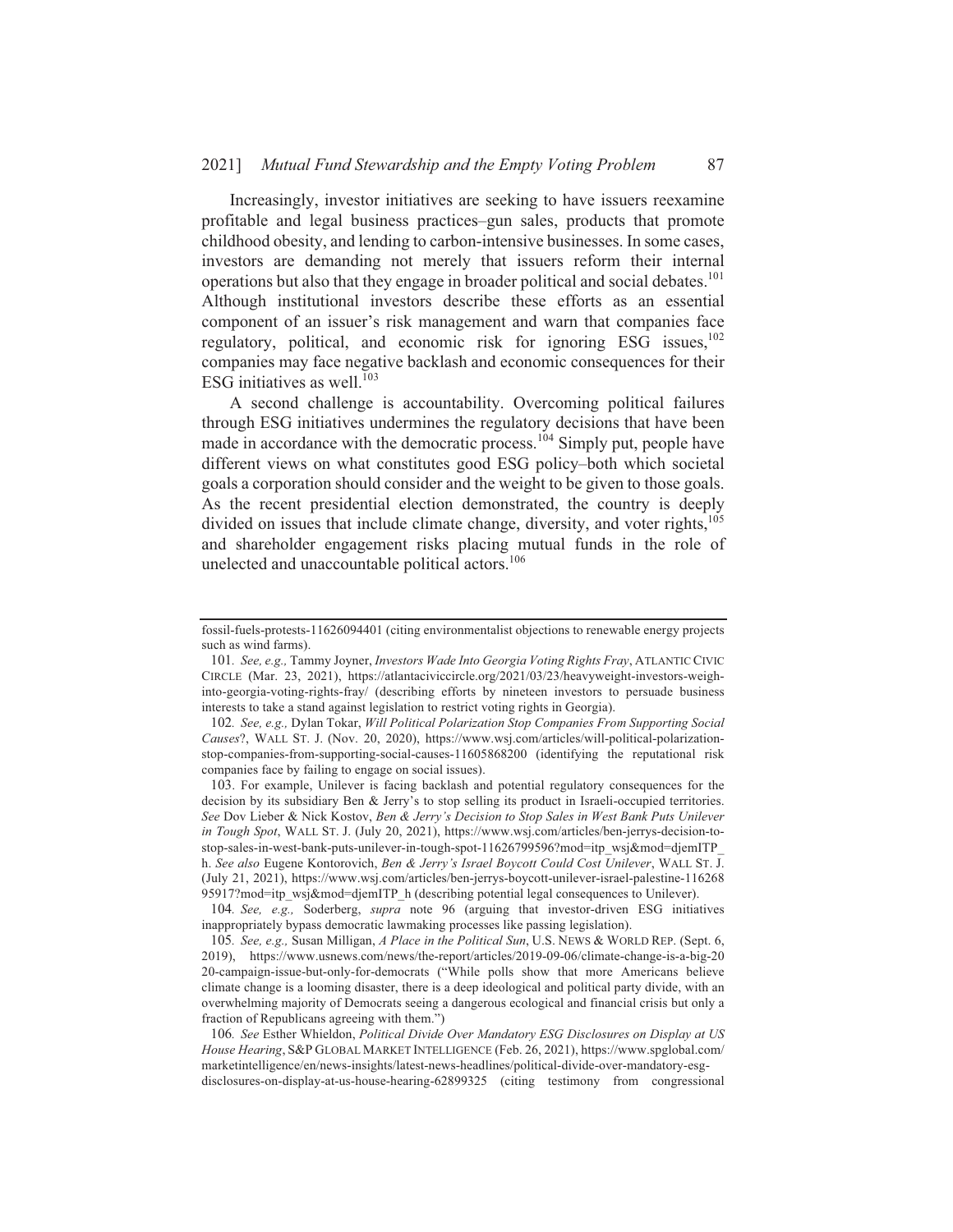#### BROOK. J. CORP. FIN. & COM. L.

That asset managers lack public accountability for their social and political initiatives is problematic itself, but the critical feature is that they are supporting these initiatives with other people's money. As Caleb Griffin has observed, money managers make no effort to discern the preferences of their beneficiaries, and their voting patterns are "very unlikely" to match their beneficiaries' preferences.<sup>107</sup> Moreover, Paul Miller explains that pension and mutual fund managers are arguably forcing their customers to be associated with political or social positions that they may not support, particularly when those customers have invested through an employersponsored pension or  $401(k)$  plan.<sup>108</sup> It is not the goal of this Article to take a normative position on ESG issues in general or any particular ESG initiative. When a small number of institutional investors have the power to decide the outcome of a substantial proportion of shareholder votes, however, that power should not be exercised through empty voting that need not reflect the preferences of those with skin in the game.<sup>109</sup>

### **III. ALIGNING ENGAGEMENT AND ECONOMIC INTEREST**

The potential for empty voting by institutional investors raises serious questions about the legitimacy of corporate voting outcomes, particularly on issues that involve a potential conflict between value and values or a conflict among competing ideological principles. The increasing frequency with which these issues are presented in shareholder proposals and their potential extension to voting on director elections and bylaw amendments-as well as the meaningful impact that substantial voting support on these issues can have on operational decision making–highlights the importance of ensuring that voting outcomes reflect the preferences of those with skin in the game rather than the perspective of unaccountable intermediaries. This Part offers several preliminary approaches to addressing the empty voting problem.

panelist claiming that the ESG movement allows "rich investors and corporations to dictate what should be done on issues of morality and public policy").

<sup>107.</sup> Caleb Griffin, *Environmental & Social Voting at Index Funds*, 44 DEL. J. CORP. L. 167, 211– 212 (2021). For further consideration of the extent to which institutional intermediaries vote in ways that differ from the preferences of retail investors see Alon Brav, Matthew D. Cain & Jonathon Zytnick, Retail Shareholder Participation in the Proxy Process: Monitoring, Engagement, and Voting (May 25, 2021) (European Corp. Governance Inst., Working Paper No. 637, 2019), at 5, https://ssrn.com/abstract=3387659 (documenting "substantial differences in voting between retail and institutional shareholders"); see also Jill. E. Fisch, Standing Voting Instruction: Empowering the Excluded Retail Investor, 102 MINN. L. REV. 11, 15 (2017) ("there are reasons to believe that retail investor voting preferences differ systemically from those of institutional investors").

<sup>108.</sup> See Paul S. Miller, A Right for Retirement: Unconscionable Contracts, The Right (Not) to Associate, and Citizens United, 71 AM. UNIV. L. REV. 177 (2021).

<sup>109.</sup> Griffin, supra note 107, at 209 ("the Big Three have the power to decide the fate of a substantial proportion of shareholder E&S proposals").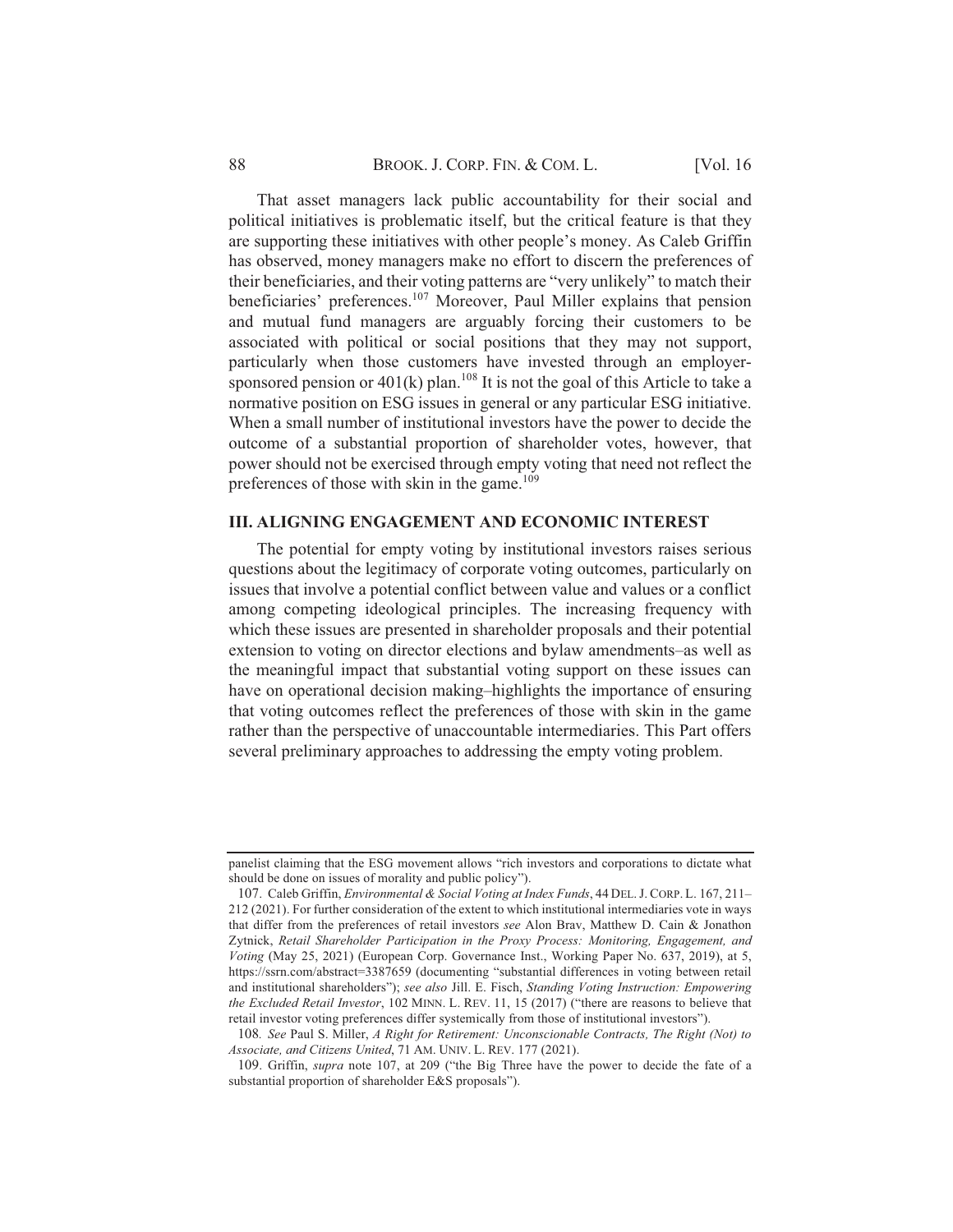#### **A. MARKET-BASED RESPONSES**

One potential response to empty voting by institutional investors is private market mechanisms that increase the alignment between fund engagement and the interests of fund investors. Two general categories of market-based responses are possible. The first is more transparent market segmentation that would enable fund investors to vote with their feet by selecting funds that engage in accordance with their preferences. The second is reducing the level of intermediation by affording fund investors greater input into fund voting decisions.

Market segmentation enables investors to invest in a fund that meets their preferences as to both the desired level of engagement and the objectives of that engagement. A recent article by Jonathan Zytnick offers data supportive of this approach, finding that, although today most mutual funds do not vote in accordance with investor preferences, the preferences of individual investors in ESG funds are aligned with the funds' voting policies.<sup>110</sup>

Market segmentation requires three elements. First, funds must transparently disclose their engagement policies–meeting with management, proxy voting, sponsoring shareholder proposals–and the scope of issues on which they intend to engage, such as better corporate governance, the environment, or diversity-ideally in a way that is easy to access and understand.<sup>111</sup> Second, funds must disclose sufficient information to enable investors to determine whether funds are behaving consistently with those policies.<sup>112</sup> Third, and perhaps most importantly, investors must have meaningful choice. For market segmentation to work, investors must have the option of selecting funds whose policies they support.<sup>113</sup>

Significantly, this Article argues that ESG funds should vote differently from, for example, broad-based index funds.<sup>114</sup> Similarly, a fund that purports to focus on environmental concerns should not vote in sync with a fund that prioritizes diversity. Although it may not be problematic for a specialty sponsor, such as Calvert, to commit all its funds to environmental responsibility, the shares of products that are billed as operating passively to provide a market rate of return, such as index funds, should not be voted to

<sup>110.</sup> Jonathan Zytnick, Do Mutual Funds Represent Individual Investors?, N.Y.U. L. & Econ. Research Paper No. 21-04 (Apr. 24, 2021), https://ssrn.com/abstract=3803690.

<sup>111.</sup> See Griffith, supra note 12, at 1041 (suggesting the potential creation of stewardship funds that could market themselves as engaging more actively with management); but see Zytnick, supra note 110 (warning that the costs of acquiring granular information about different ESG funds may exceed the benefits).

<sup>112.</sup> Market intermediaries such as Morningstar could rank funds and report on both their disclosures and their compliance with those disclosures.

<sup>113.</sup> Indeed, the very act of selecting a fund in accordance with its fully disclosed engagement policies can be understood as legitimizing the fund's subsequent engagement.

<sup>114.</sup> See also Quinn Curtis, Jill Fisch & Adriana Robertson, Do ESG Mutual Funds Deliver on Their Promises? 120 MICH. L. REV. 393 (2021) (providing empirical evidence that funds that identify as ESG funds vote differently from other funds).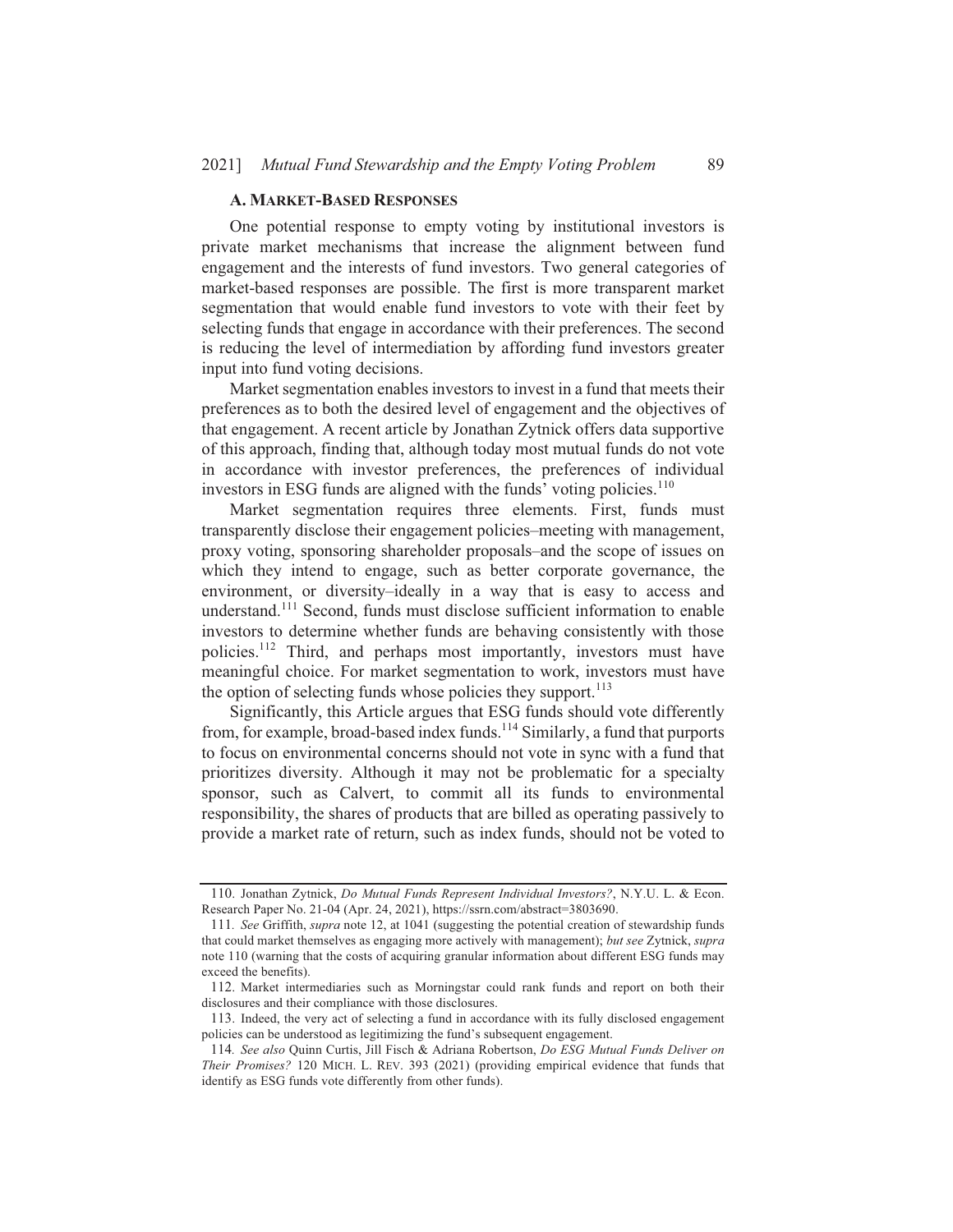**[Vol. 16** 

support initiatives that could reduce the fund's returns. Importantly, fund voting behavior should not be analyzed at the sponsor level, an analysis that mistakenly treats the sponsor as the principal.  $11\overline{5}$  Significantly, in addition to providing investor choice, specialization is a way of holding fund sponsors accountable, because investors can move their money into funds that behave in accordance with their values.<sup>116</sup>

The second option involves enabling fund beneficiaries to provide input into fund voting decisions. This can be accomplished directly through passthrough voting or indirectly through a system in which a portfolio manager retains voting authority but obtains input from the fund's investors about their voting preferences.<sup>117</sup>

Over the years, various commentators have advocated for pass-through voting by mutual fund investors.<sup>118</sup> Technological innovations currently offer the promise of making pass-through voting easier and less expensive.<sup>119</sup> Nonetheless, pass-through voting raises challenges.<sup>120</sup> In particular, given the relatively low levels of voting by direct retail investors, there are reasons to question the extent to which mutual fund investors, who are likely to be less

<sup>115.</sup> See Fisch, Hamdani & Solomon, *supra* note 26 at 22, 32 (distinguishing between activities of the sponsor and those of the individual mutual fund).

<sup>116.</sup> There is evidence that at least some investors do not share the ideological preferences of Larry Fink. New funds are seeking to attract investors with different social and political preferences. See, e.g., Ryan Vlastelica, This fund invests only in companies that contribute to Trump and Republicans. Its ticker: MAGA, MARKETWATCH (Sept. 1, 2017, 7:52 AM), https://www.market watch.com/story/think-trump-and-the-republicans-can-make-you-money-this-new-etf-bets-on-

maga-2017-08-31 (describing MAGA ETF which holds companies that are seen as supportive of the Republican Party).

<sup>117.</sup> There are indications that the large asset managers are taking steps to permit pass-through voting by their institutional customers, although their efforts have not yet extended to mutual fund shareholders. BlackRock, for example, announced that it would start allowing certain of its institutional clients to cast their own votes rather than having their shares voted by BlackRock's investment stewardship team. Simon Jessop & Ross Kerber, BlackRock to Give Clients More Say on Holding Firms to Account, REUTERS (Oct. 7, 2021), https://www.reuters.com/article/blackrockagm-letter/blackrock-to-give-clients-more-say-on-holding-firms-to-account-idUSL8N2R32Y7.

<sup>118.</sup> See, e.g., Dorothy S. Lund, The Case Against Passive Shareholder Voting, 43 J. CORP. L. 493, 530 (2018) (considering pass-through voting but acknowledging that it would be burdensome for both funds and their investors); Jennifer S. Taub, Able but Not Willing: The Failure of Mutual Fund Advisors to Advocate for Shareholders' Rights, 34 IOWA J. CORP. L. 843, 889 (2009) (advocating "optional pass-through voting, where Advisers would have to take proxy assignments from retail fund shareholders who wish to vote from time to time on contentious matters at portfolio companies").

<sup>119.</sup> See Griffith, *supra* note 12, at 992 (explaining that the "separation of economic returns and voting rights inherent in mutual fund investing likely reflects the underdeveloped infrastructure of shareholder voting"); Sergio Alberto Gramitto Ricci & Christina M. Sautter, Corporate Governance Gaming: The Power of Retail Investors, 22 NEV. L. J. (forthcoming 2021), https://ssrn.com/ abstract=3815088 (manuscript at 33) (observing that "blockchain, distributed ledgers, or even virtual reality" can provide retail investors with access to voting at "very affordable costs").

<sup>120.</sup> I have previously expressed concern about the desirability of pass-through voting. See Jill E. Fisch, The Uncertain Stewardship Potential of Index Funds, in GLOBAL SHAREHOLDER STEWARDSHIP: COMPLEXITIES, CHALLENGES AND POSSIBILITIES (Dionysia Katelouzou & Dan W. Puchniak eds., Cambridge Univ. Press forthcoming 2021).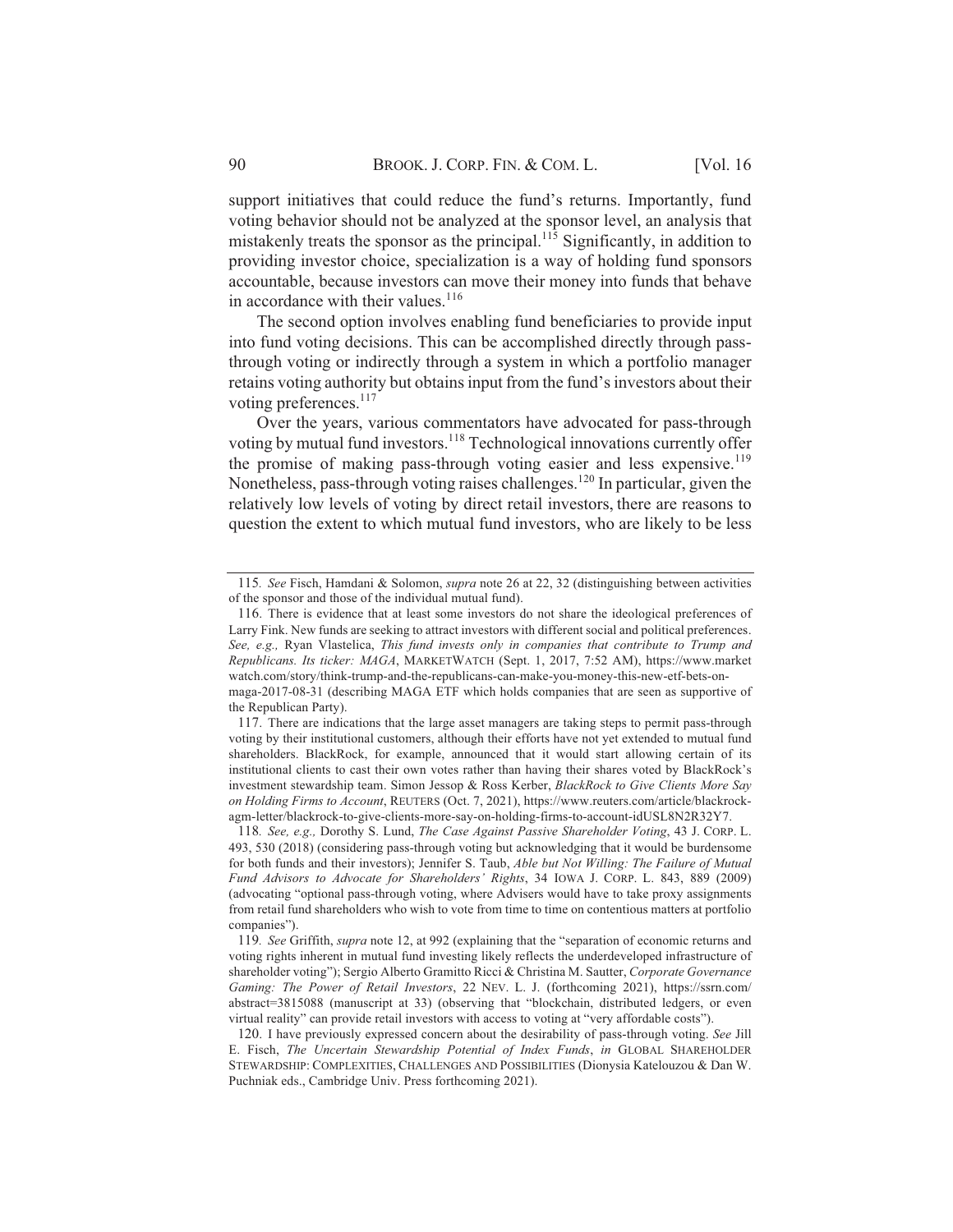sophisticated and engaged in individual portfolio companies, will exercise voting rights.<sup>121</sup> At the extreme, the failure of such investors to vote might lead issuers to experience difficulties in meeting quorum requirements unless mutual funds adopted policies for voting the fraction of shares that would otherwise not be voted. In addition, as Caleb Griffin notes, pass-through voting does not offer investors a mechanism for consolidating their voting power.<sup>122</sup> Social media platforms such as Reddit might enable retail investors to overcome this problem but have not yet done so.  $123$ 

The other option is to offer fund investors the opportunity to communicate their preferences to fund managers. Rather than voting their proportional interest in the portfolio companies directly, investors would advise fund managers as to their views, giving fund managers a basis for determining investors' preferences that could be factored into the fund's voting decision, but that need not be controlling. The advantage of a preference system is that it would enable the fund manager to consider the number of investors who had weighed in, the degree of disparity among their views, and the extent to which the manager had superior information with respect to a given issue. In addition, communication would enable fund managers to use their expertise to formulate voting policies, an outcome that unsophisticated or rationally apathetic fund investors might prefer. The disadvantage of allowing fund managers to retain voting power is that managers would retain the discretion to vote and, as noted above, they might not be motivated to weigh investor preferences appropriately. It would be difficult both to enable managers to retain a degree of discretion and, at the same time, hold them accountable for failing to adhere to the views articulated by fund investors, especially if many investors do not participate in the process.

In considering these possibilities, a critic might reasonably question why, if market-based approaches are feasible, existing institutional intermediaries are not already offering them. The answer to that is twofold. First, it is likely that potential market developments to facilitate pass-through voting or preference registration are in transition. The market is still evaluating the potential impact of new technologies like blockchain on proxy voting. Companies like Say are developing platforms to enable retail investors to communicate their views to issuers, and analogous approaches could be used for mutual fund investors.<sup>124</sup> Finally, although the potential of social media

<sup>121.</sup> See, e.g., Griffith, supra note 12, at 995 (noting low levels of voting by retail investors); see also Broadridge & PricewaterhouseCoopers, 2015 Proxy Season Preview 3 (1st ed. 2015), http://media.broadridge.com/documents/Broadridge-PwC-ProxyPulse-1st-Edition-2015.pdf

<sup>(</sup>reporting that retail investors vote only 29% of their shares, while institutional investors vote 90%). 122. Caleb Griffin, We Three Kings: Disintermediating Voting at the Index Fund Giants, 79 MD. L. REV. 954, 983 (2020).

<sup>123.</sup> See Ricci & Sautter, *supra* note 119 (manuscript at 33) (explaining that "online communication venues . . . decrease the costs of collective action").

<sup>124.</sup> See SAY, https://www.saytechnologies.com/investor (last visited Sep. 5, 2021).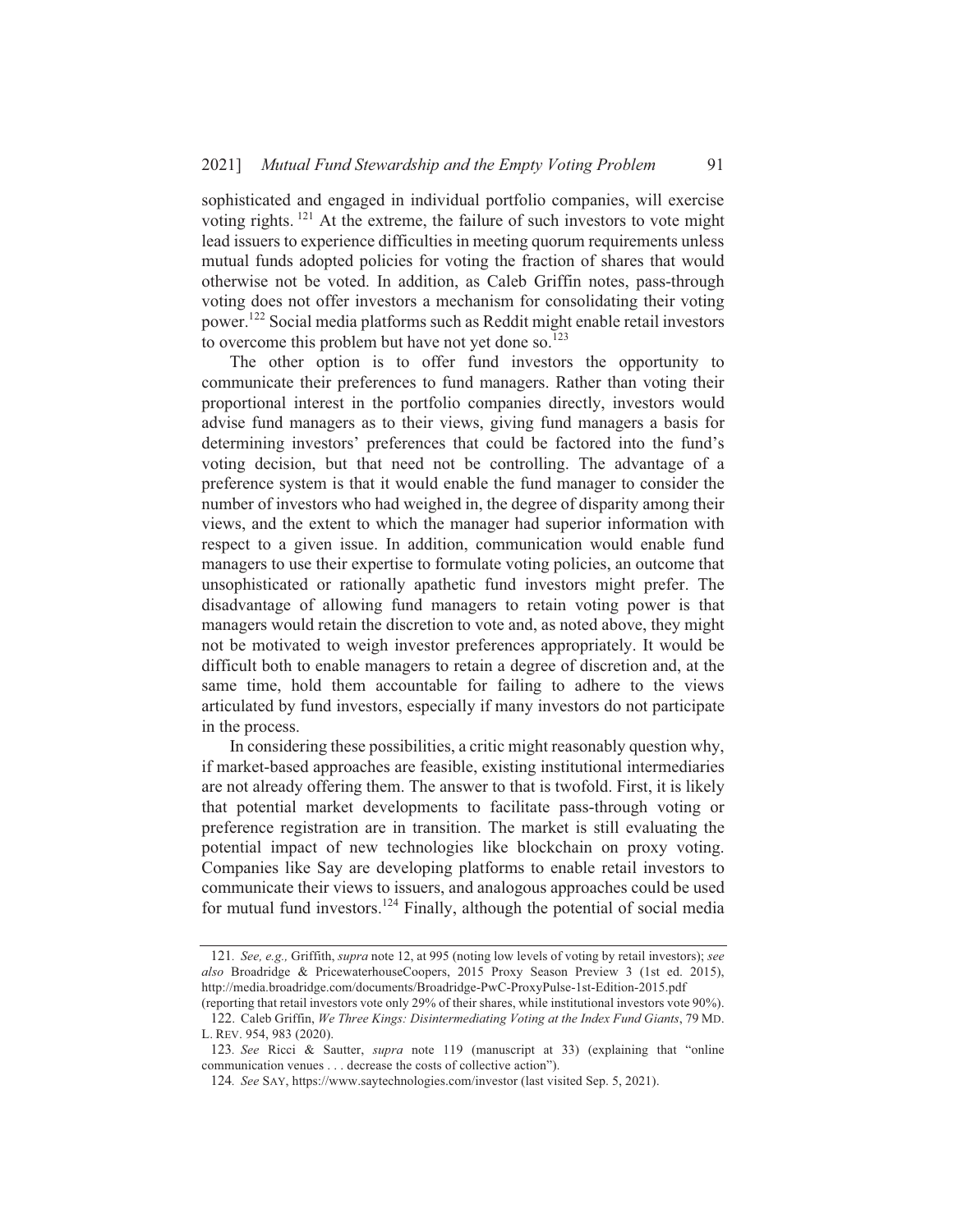to facilitate collective action and retail investor communication is substantial, it is largely untapped, and social media engagement currently raises other concerns about investor vulnerability and the potential for manipulation.<sup>125</sup>

Second, the extent to which asset managers are motivated voluntarily to adopt market-based reforms that would reduce empty voting is unclear. It is likely that executives at some of the largest institutional investors personally value the attention and clout that they get by wielding the voting power of the assets they manage. The leaders of the large public pension funds obtained considerable attention and influence by engaging with their portfolio companies, sponsoring shareholder proposals, and exercising their voting power.<sup>126</sup> More recently, several mutual fund leaders, most prominently Larry Fink at BlackRock, have received widespread attention for focusing their fund engagement on high-profile societal and political issues. This attention likely contributed to the role that Fink and BlackRock played in consulting with top U.S. government officials about the market's response to the pandemic. $^{127}$ 

The power enjoyed by asset managers that is provided by the heft associated with the substantial holdings of the funds they manage may present an obstacle to market-based reform. It is unsurprising that mutual fund managers have not rushed to provide their beneficiaries with passthrough voting, as such voting would both deprive the managers of influence and prevent the funds from speaking with a single voice. Today many mutual fund managers are receiving public praise for their efforts to encourage their portfolio companies to engage in more socially responsible behavior. Whether or not their beneficiaries support those positions, vesting the power to make decisions in the hands of beneficiaries tempers the ability of the fund managers and sponsors to take credit.

#### **B. REGULATORY RESPONSES**

To the extent market responses are inadequate, the alternative is regulatory reform. Regulators could address the potential for empty voting by limiting the extent to which intermediaries can exercise voting power, by limiting the scope of issues on which intermediaries can vote, or by requiring intermediaries to provide mechanisms by which the economic owners of stock can influence the voting behavior of their agents.

<sup>125.</sup> Ricci & Sautter, *supra* note 119 (manuscript at 35) (describing "engaging with corporate governance" as "the next logical step for retail investors").

<sup>126.</sup> See generally Stephen Choi & Jill E. Fisch, On Beyond CalPERS: Survey Evidence on the Developing Role of Public Pension Funds in Corporate Governance, 61 VAND. L. REV. 315 (2008) (reporting survey evidence on engagement by public pension funds in corporate governance).

<sup>127.</sup> See, e.g., Jeanna Smialek, Top U.S. Officials Consulted With BlackRock as Markets Melted Down, N.Y. TIMES (June 24, 2021), https://www.nytimes.com/2021/06/24/business/economy/fedblackrock-pandemic-crisis.html (reporting, in response to the market meltdown "how intertwined BlackRock has become with the federal government").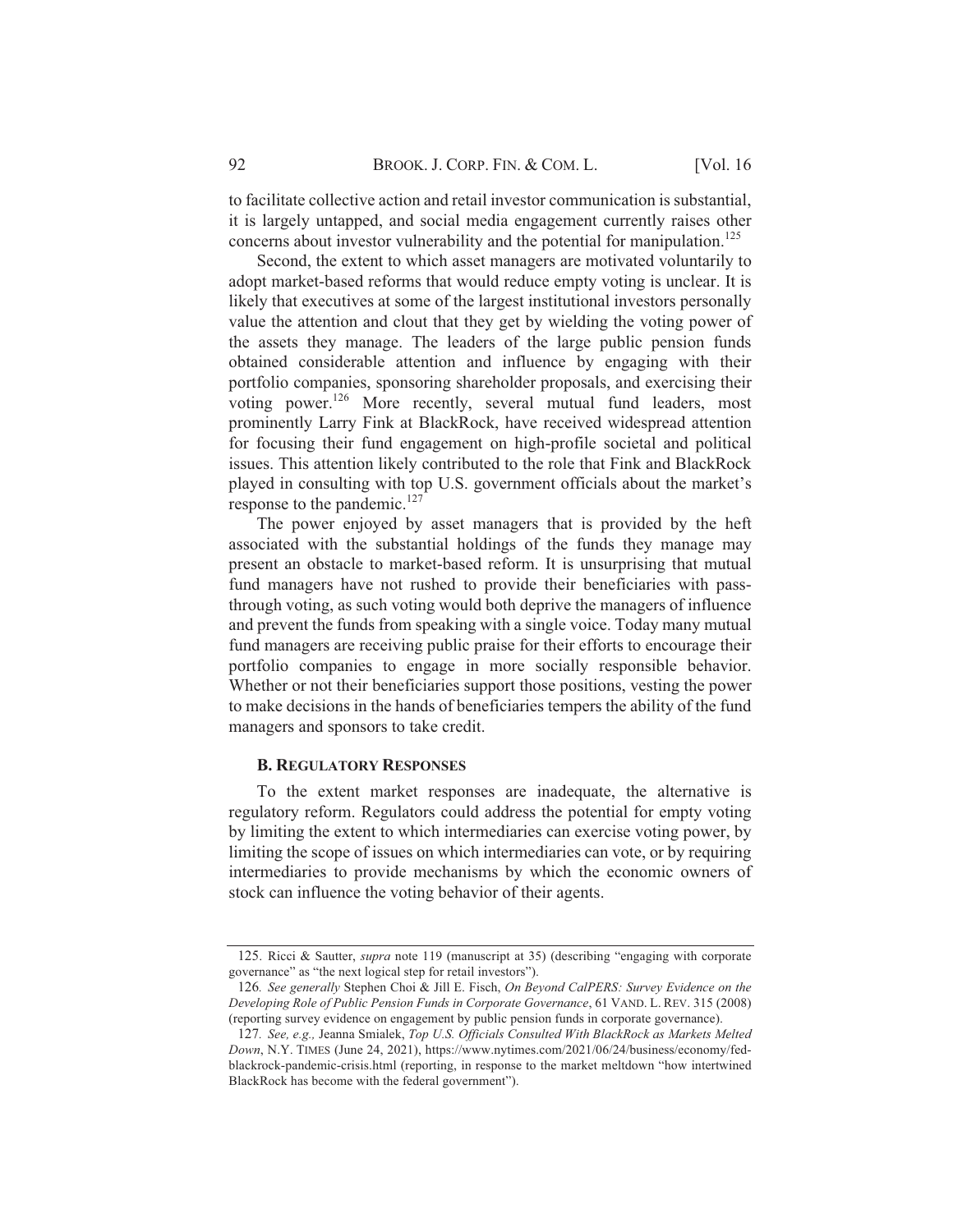A few scholars have suggested that, in appropriate cases, intermediaries should be prohibited from voting their shares. Perhaps best known is the proposal by Professor Dorothy Lund that "would restrict passive funds from voting their shares."<sup>128</sup> The rationale for Professor Lund's proposal is not that asset managers' voting preferences will differ from those of their customers, but rather that asset managers, particularly those who manage passive funds, will rationally be uninformed and are therefore poorly positioned to influence corporate decisions.<sup>129</sup> Caleb Griffin offers a more modest proposal–that the votes of institutional investors be capped.<sup>130</sup> Such an approach would limit institutional power but, as Griffin observes, shift that power to other investors, raising the difficult question of whether such investors would be better positioned to exercise it.<sup>131</sup> Professor Sean Griffith argues that regulation should impose a default rule prohibiting mutual funds from voting against management on issues where they do not possess an informational advantage.<sup>132</sup> Professor Griffith explicitly argues that mutual funds should defer to management on environmental and social issues because "[m]anagement has superior information in determining the effect of ES proposals on shareholder wealth."<sup>133</sup>

A more moderate reform would involve scaling down the existing regulations that force or pressure institutional investors to vote the shares of their portfolio companies.<sup>134</sup> As noted above, the SEC implemented rules requiring mutual funds both to vote their shares and to disclose their votes and voting policies.<sup>135</sup> Similarly, the Department of Labor determined that proxy voting was part of a pension fund's fiduciary duty.<sup>136</sup> Yet it is far from clear that a fund has an obligation to vote on issues in which the relationship between value and values is uncertain, or on which a fund's beneficiaries may have different or even directly conflicting views.<sup>137</sup> Arguably, voting on ESG shareholder proposals should be optional for institutional investors. A fund should be permitted, consistent with its fiduciary duties, to abstain from voting if it lacks sufficient information about the potential impact-economic or otherwise–of the proposal or it cannot formulate a voting policy that accurately reflects the interests of its beneficiaries.<sup>138</sup> The Department of

<sup>128.</sup> Lund, *supra* note 118, at 528.

<sup>129.</sup> Id. at 529 ("the law would make all parties better off by restricting passive funds from casting uninformed votes").

<sup>130.</sup> Griffin, supra note 122, at 983.

<sup>131.</sup> Id.

<sup>132.</sup> Griffith, supra note 12.

<sup>133.</sup> Id. at 1030.

<sup>134.</sup> Id. at 1045 (explaining that "[I]aw and regulation push mutual funds to vote").

<sup>135.</sup> See supra note 24 and accompanying text.

<sup>136.</sup> See supra note 24.

<sup>137.</sup> Griffith, *supra* note 12, at 1045 ("A fund fiduciary does not advance its investors' interests by voting when they would prefer that it not.").

<sup>138.</sup> Such an approach raises the risk that institutions would employ this rationale frequently to avoid the effort of exercising an informed vote, thereby undermining the increased management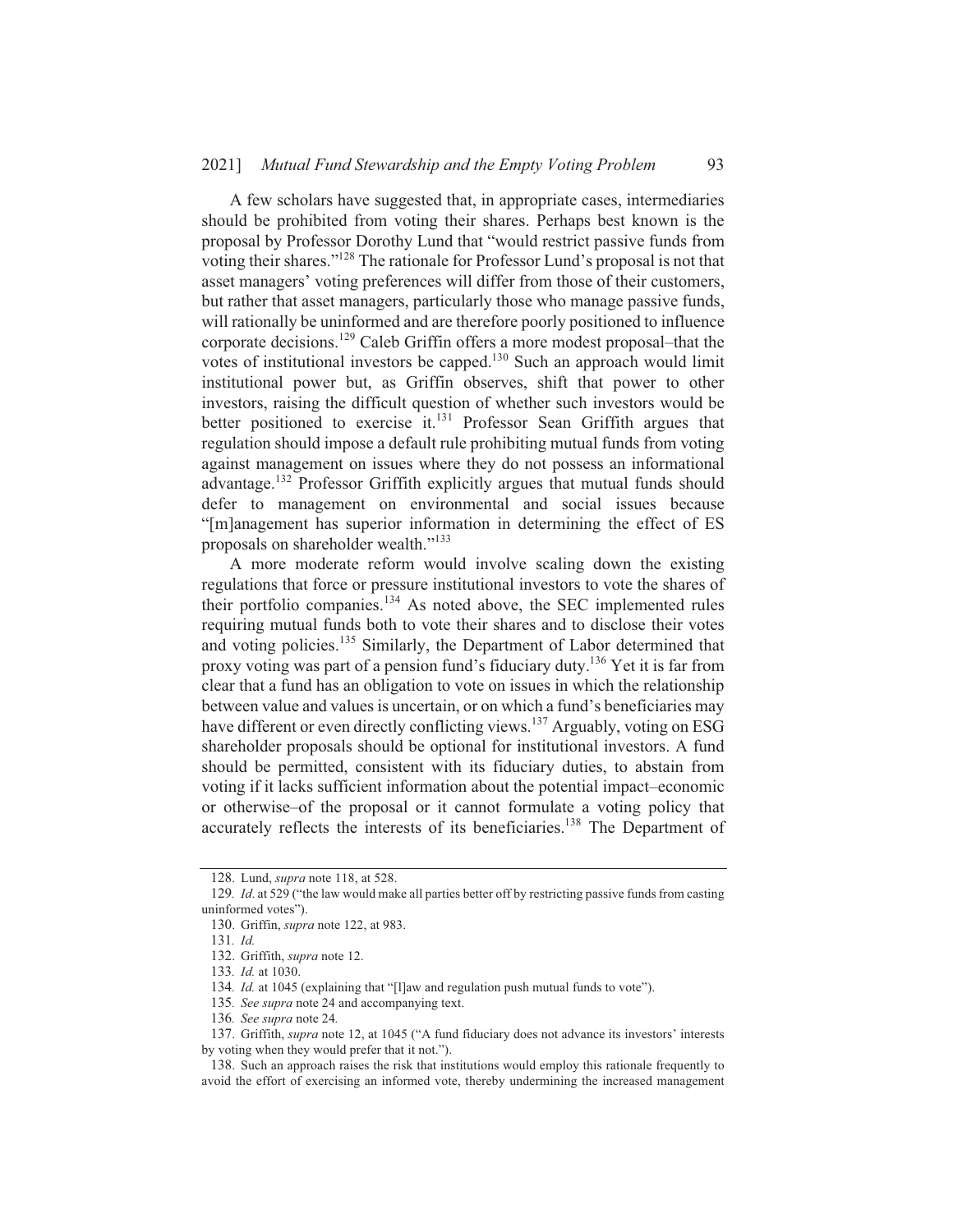Labor's 2020 rule on fiduciary obligations under the Employee Retirement Income Security Act of 1974 (ERISA) with respect to proxy voting could be understood as a partial implementation of this approach. The rule required that fiduciaries engage in proxy voting solely in the economic interest of the plan and explicitly recognized that plans need not vote every proxy.<sup>139</sup> Another option would require institutional investors to engage in mirror voting in which they vote their shares in the same proportion as direct retail investors. This approach would be premised on the expectation that retail investor voting preferences are a reasonable approximation of the views of pension and mutual fund beneficiaries.

Alternatively, the frequency with which intermediaries vote on the type of ESG issues that present a potential conflict of interest could be reduced by modifying the scope of the SEC's shareholder proposal rule. Most shareholder votes on ESG issues occur as a result of proposals submitted through the shareholder proposal process which is, as one commentator observes, a "regulatory creation."<sup>140</sup> The shareholder proposal rule was adopted in 1942 and, at the time, it was not inevitable that the rule would allow shareholder-initiated proposals on a broad range of social policy issues.<sup>141</sup> For example, in 1945, the SEC Division of Corporate Finance concluded that general political, social, and economic matters were not "proper subjects for action by security holders."<sup>142</sup>

The SEC's position evolved over time, in part in response to potential legislation that would have overruled SEC restrictions on social policy proposals.<sup>143</sup> In 1972, the SEC amended Rule 14a-8 to provide that social policy proposals could be excluded only if they were not "significantly related to the business of the issuer or [] not within its control."<sup>144</sup> Although Rule 14a-8 allows corporations to exclude proposals that relate to a company's ordinary business operations, courts and the SEC have interpreted the exclusion narrowly to allow social policy proposals that "transcend.

accountability that has resulted from the SEC and Department of Labor initiatives to encourage voting.

<sup>139.</sup> Fiduciary Duties Regarding Proxy Voting and Shareholder Rights, 85 Fed. Reg. 81658 (Dec. 16, 2020). The impact of this rule is unclear as the Biden administration subsequently announced its intention not to enforce the rule. See Lee Barney, DOL Says It Won't Enforce Final Rules on ESG and Proxy Voting, Compliance, PLAN ADVISOR (Mar. 10, 2021), https://www.planadviser.com /dol-says-wont-enforce-final-rules-esg-proxy-voting/.

<sup>140.</sup> Griffith, supra note 12, at 1027 (observing that "ES issues typically arise not as contests, but as 'shareholder proposals'").

<sup>141.</sup> Jill E. Fisch, The Transamerica Case, in THE ICONIC CASES IN CORPORATE LAW 46, 49 (Jonathan R. Macey ed., 2008) (recounting the history of the shareholder proposal rule).

<sup>142.</sup> Opinion of Baldwin B. Bane, Exchange Act Release No. 34-3638, 1945 WL 27415, at \*1 (Jan. 3, 1945).

<sup>143.</sup> Fisch, *supra* note 141, at 57.

<sup>144.</sup> Solicitations of Proxies, Exchange Act Release No. 34-9784, 37 Fed. Reg. 23, 178-79 (Oct. 31, 1972). See Jill E. Fisch, From Legitimacy to Logic: Reconstructing Proxy Regulation, 46 VAND. L. REV. 1129, 1154–55 (1993) (explaining the SEC revisions to the rule).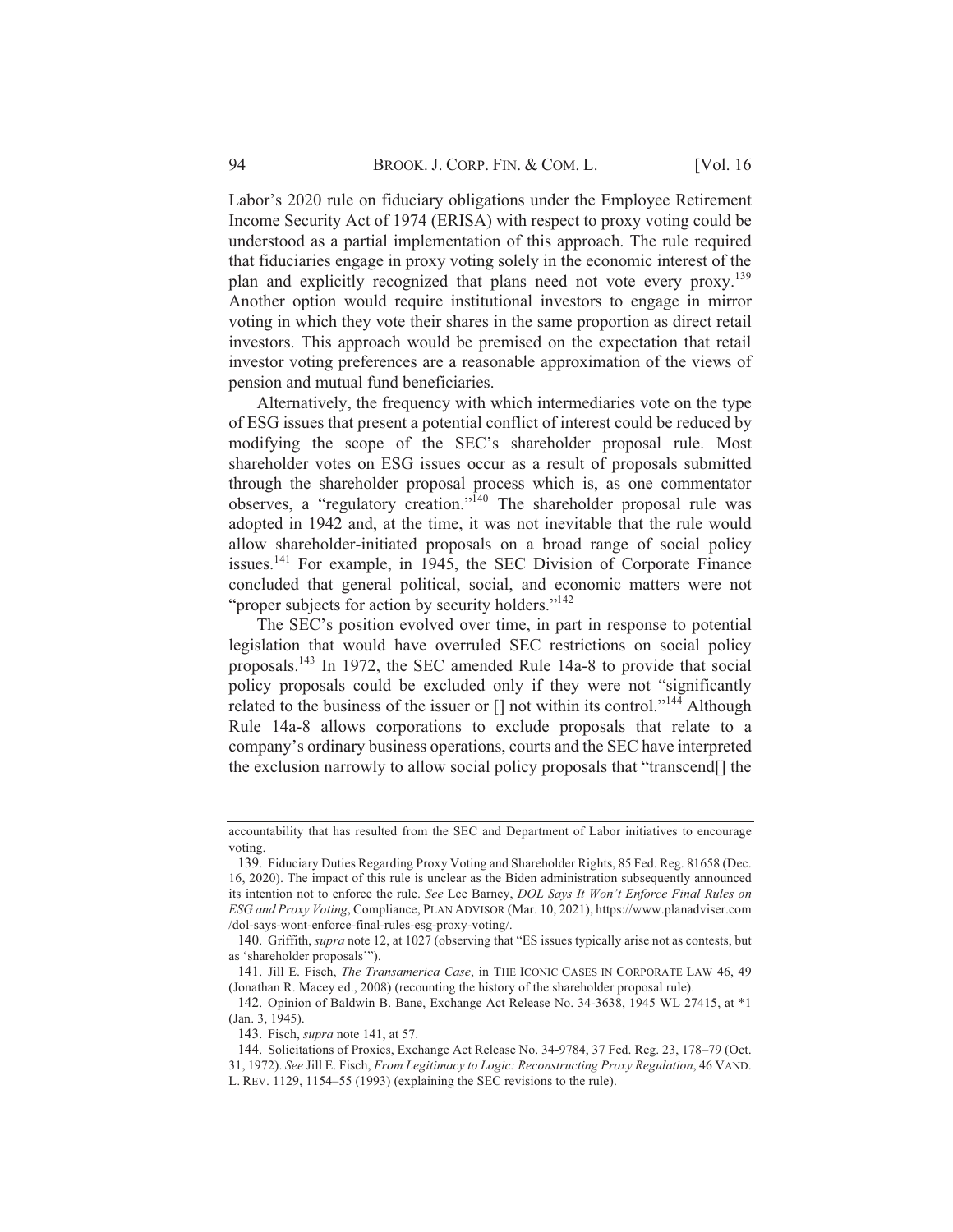day-to-day business matters and raises policy issues so significant that [they] would be appropriate for a shareholder vote..."<sup>145</sup>

Notably, however, these developments predate the recent high level of engagement on social policy matters by institutional intermediaries with substantial voting power.<sup>146</sup> As the SEC recently observed in adopting amendments to Rule 14a-8, changes in share ownership, technology, and the markets may warrant reconsideration of the type of shareholder proposals that should be permitted under the rule.<sup>147</sup>

Regulatory intervention is a serious response to empty voting. Evaluating the extent to which it is warranted, and the costs associated with such intervention is beyond the scope of this Article. The prospect of regulation, however, may be a powerful tool for encouraging institutional receptiveness to market-based mechanisms that reduce the extent to which institutional intermediaries can use other people's money to influence corporate decisions.

#### **CONCLUSION**

As shareholders exercise greater power over corporate decisions through their voting and engagement, and as they deploy that power over a broader range of issues, it has become increasingly important to understand who those shareholders are and the motivations for their behavior. Professor Karmel recognized, over a decade ago, that institutional investors present distinctive concerns because institutions may not fairly represent the views of their fellow shareholders. Intermediation raises an additional complexity in that those who act on behalf of institutions may not fairly represent the views of those whose economic interests they are charged with serving.

The evolving focus of corporate decision-making to encompass noneconomic considerations adds an additional dimension to the analysis, making it both harder to treat shareholder interests as homogeneous and more difficult to apply guardrails to constrain institutional intermediaries appropriately. In a time of increasing political and social polarization, the case for such guardrails is compelling.

<sup>145.</sup> Trinity Wall St. v. Wal-Mart Stores, Inc., 792 F.3d 323, 345 (3d Cir. 2015), quoting SEC Staff Legal Bulletin No. 14E, 2009 SEC No-Act. LEXIS 825, 2009 WL 4363205, at \*2 (Oct. 27, 2009). Indeed, the SEC staff released guidance in November 2021 announcing that shareholder proposals that raise a "broad societal impact" will no longer be excluded on the basis that they lack a sufficient nexus to the operations of the company. Shareholder Proposals: Staff Legal Bulletin No. 14L (CF), Nov. 3, 2021, https://www.sec.gov/corpfin/staff-legal-bulletin-141-shareholderproposals.

<sup>146.</sup> See Fisch, supra note 141, at 57 (describing expanded approach to permissibility of social policy proposals in the 1970s).

<sup>147.</sup> See Press Release, SEC, SEC Adopts Amendments to Modernize Shareholder Proposal Rule (Sept. 23, 2020), https://www.sec.gov/news/press-release/2020-220 (quoting SEC Chair Jay Clayton as explaining: "There have been many significant changes in communication methods and technology, as well as the methods investors, particularly retail investors, use to access our markets in the 20 years and 75 years since the initial and resubmission thresholds were last revised.").